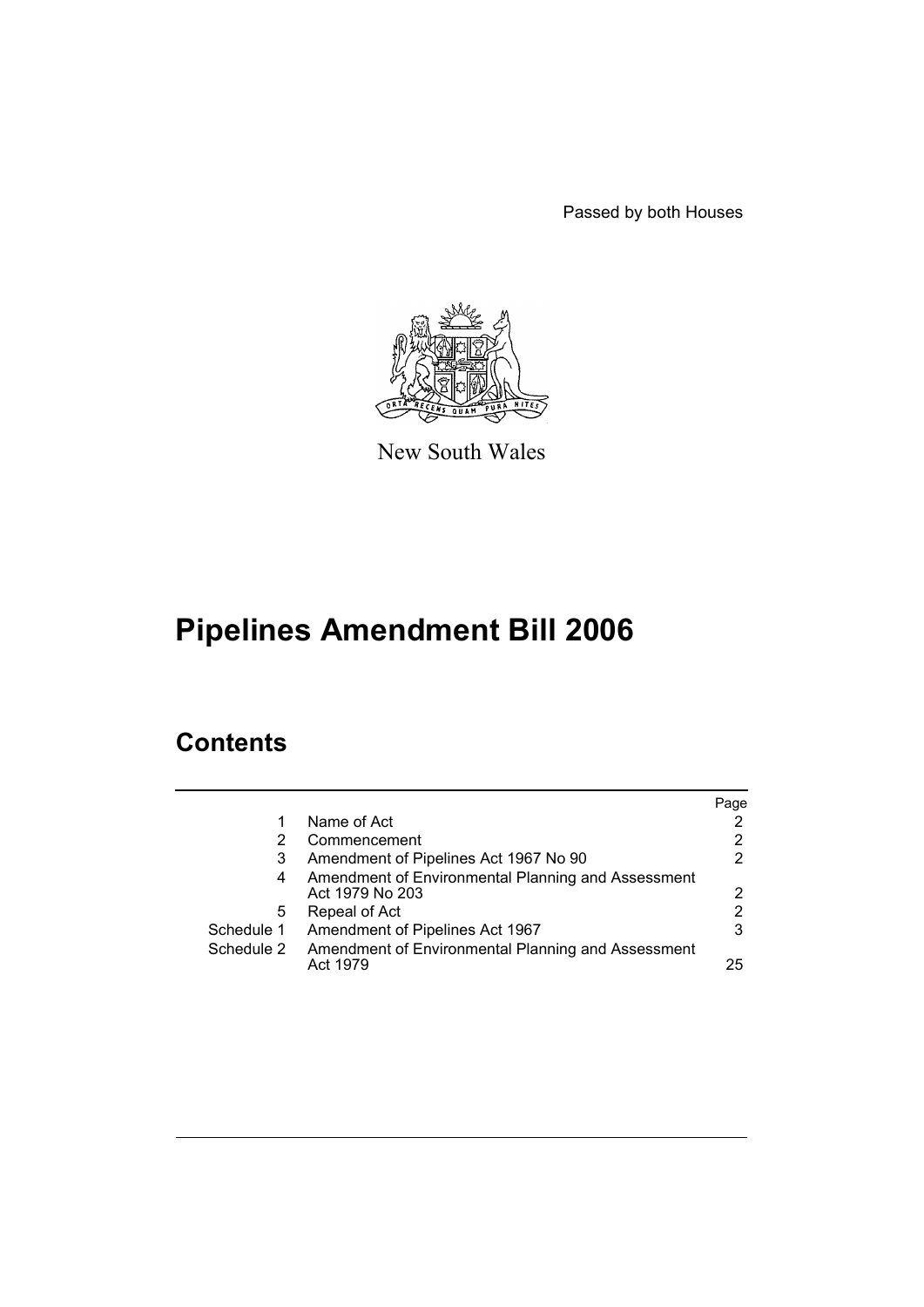*I certify that this PUBLIC BILL, which originated in the LEGISLATIVE ASSEMBLY, has finally passed the LEGISLATIVE COUNCIL and the LEGISLATIVE ASSEMBLY of NEW SOUTH WALES.*

> *Clerk of the Legislative Assembly. Legislative Assembly, Sydney, , 2006*



New South Wales

# **Pipelines Amendment Bill 2006**

Act No , 2006

An Act to amend the *Pipelines Act 1967* to simplify the system of approvals relating to the construction and operation of pipelines, to facilitate major pipeline projects; and for other purposes.

*I have examined this Bill, and find it to correspond in all respects with the Bill as finally passed by both Houses.*

*Chairman of Committees of the Legislative Assembly.*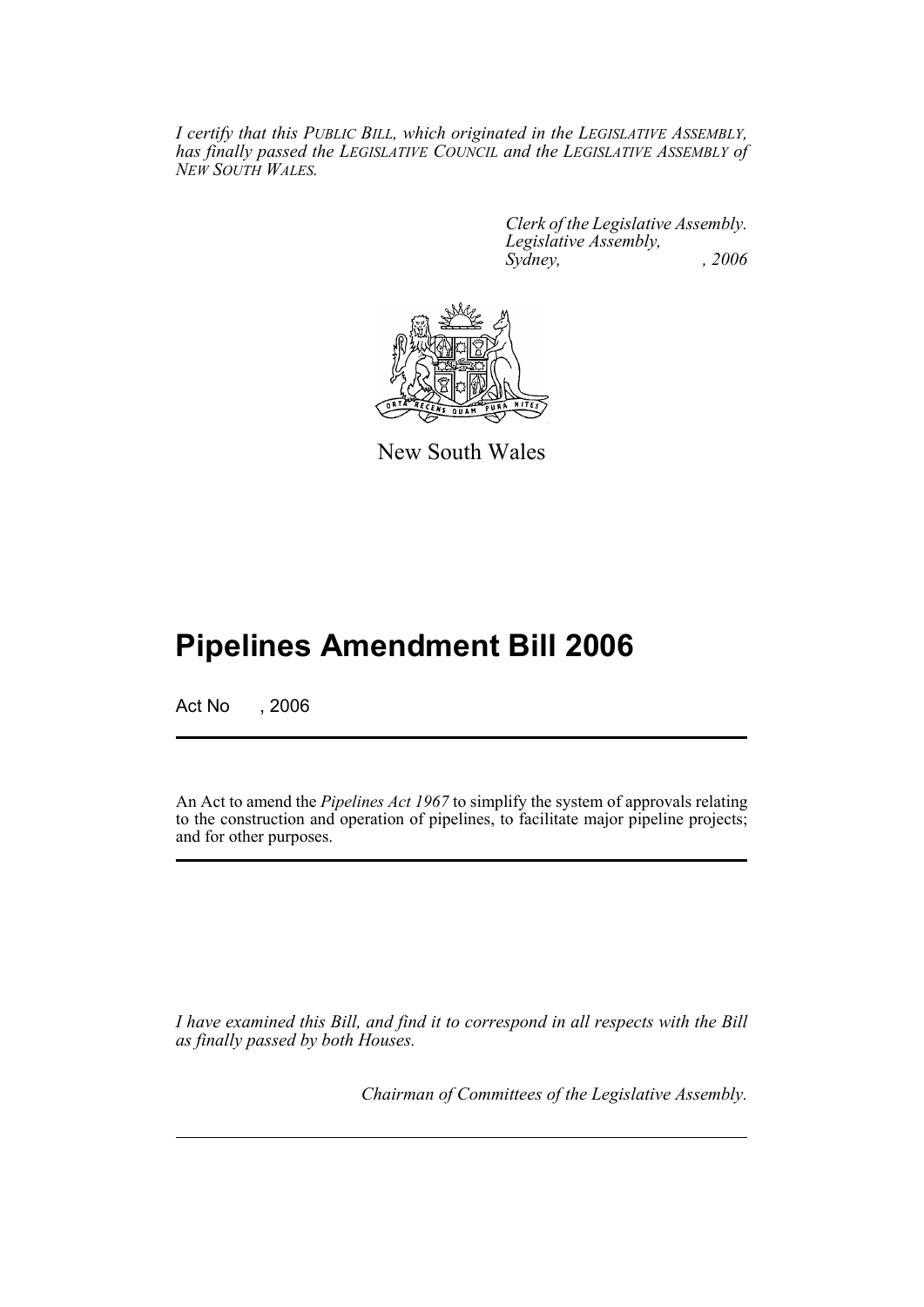# **The Legislature of New South Wales enacts:**

# **1 Name of Act**

This Act is the *Pipelines Amendment Act 2006*.

# **2 Commencement**

This Act commences on a day or days to be appointed by proclamation.

# **3 Amendment of Pipelines Act 1967 No 90**

The *Pipelines Act 1967* is amended as set out in Schedule 1.

# **4 Amendment of Environmental Planning and Assessment Act 1979 No 203**

The *Environmental Planning and Assessment Act 1979* is amended as set out in Schedule 2.

# **5 Repeal of Act**

- (1) This Act is repealed on the day following the day on which all of the provisions of this Act have commenced.
- (2) The repeal of this Act does not, because of the operation of section 30 of the *Interpretation Act 1987*, affect any amendment made by this Act.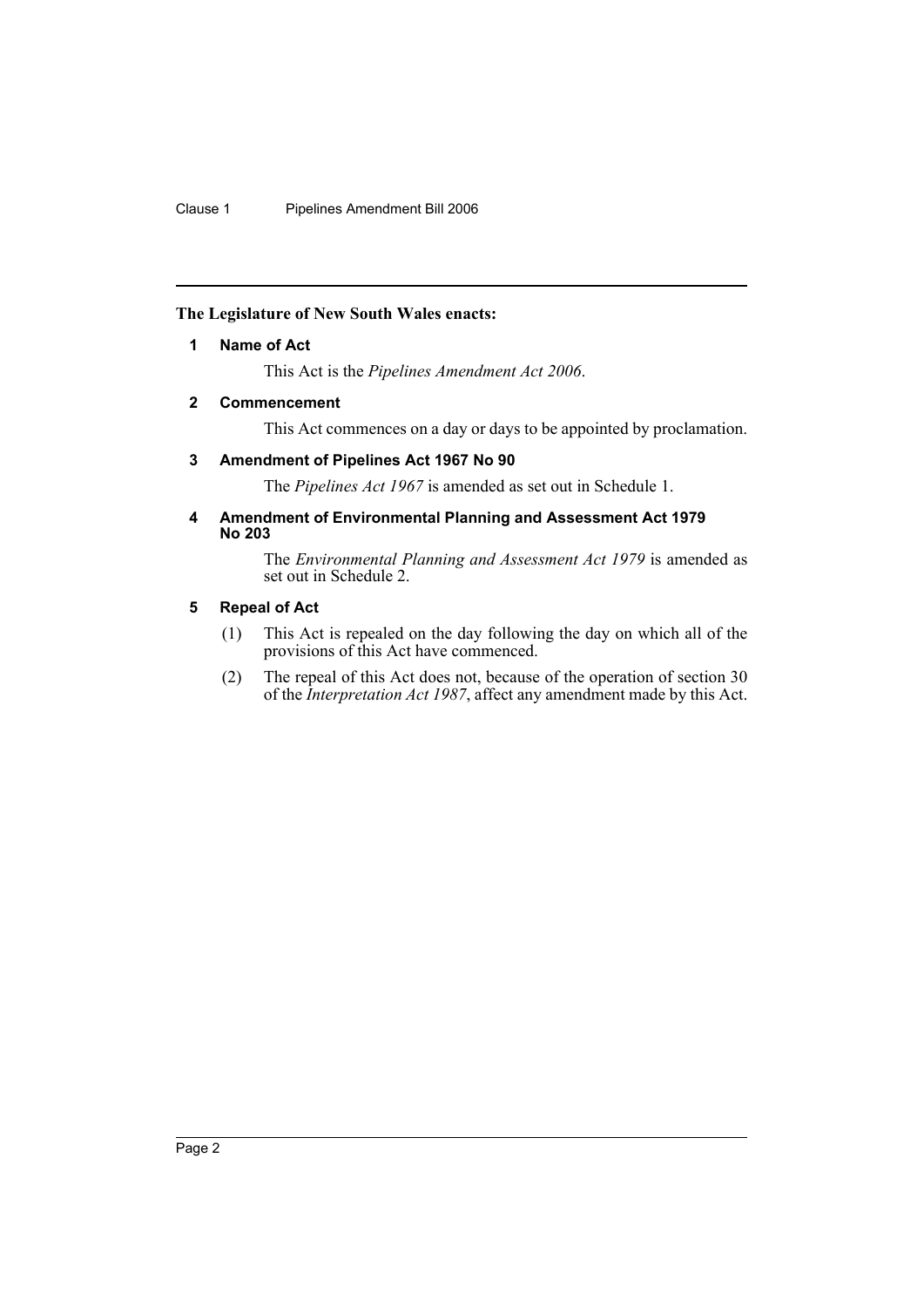Amendment of Pipelines Act 1967 Schedule 1

# **Schedule 1 Amendment of Pipelines Act 1967**

(Section 3)

**[1] Section 3 Definitions**

Omit the definitions of *Authority*, *permit*, *permittee* and *statutory body representing the Crown* from section 3 (1).

### **[2] Section 3 (1), definitions of "Department" and "Director-General"**

Insert in alphabetical order:

*Department* means the Department of Energy, Utilities and Sustainability.

*Director-General* means the Director-General of the Department.

## **[3] Section 3 (1), definition of "land"**

Omit "statutory body representing the Crown" from paragraph (d) of the definition.

Insert instead "public authority".

### **[4] Section 3 (1), definition of "licence"**

Omit "Governor". Insert instead "Minister".

### **[5] Section 3 (1), definition of "owner"**

Omit "statutory body representing the Crown" wherever occurring in paragraph (a) of the definition.

Insert instead "public authority".

# **[6] Section 3 (1), definition of "owner"**

Omit paragraph (c) of the definition. Insert instead:

(c) in relation to lands (not being lands specified in a contract referred to in paragraph (a)  $(ii)$ ) owned by or vested in a public authority, means that authority, and

# **[7] Section 3 (1), definition of "public authority"**

Omit the definition. Insert instead:

### *public authority* means:

(a) the Hunter Water Corporation, New South Wales Land and Housing Corporation, Rail Corporation New South Wales, Rail Infrastructure Corporation, Roads and Traffic Authority, State Rail Authority of New South Wales, State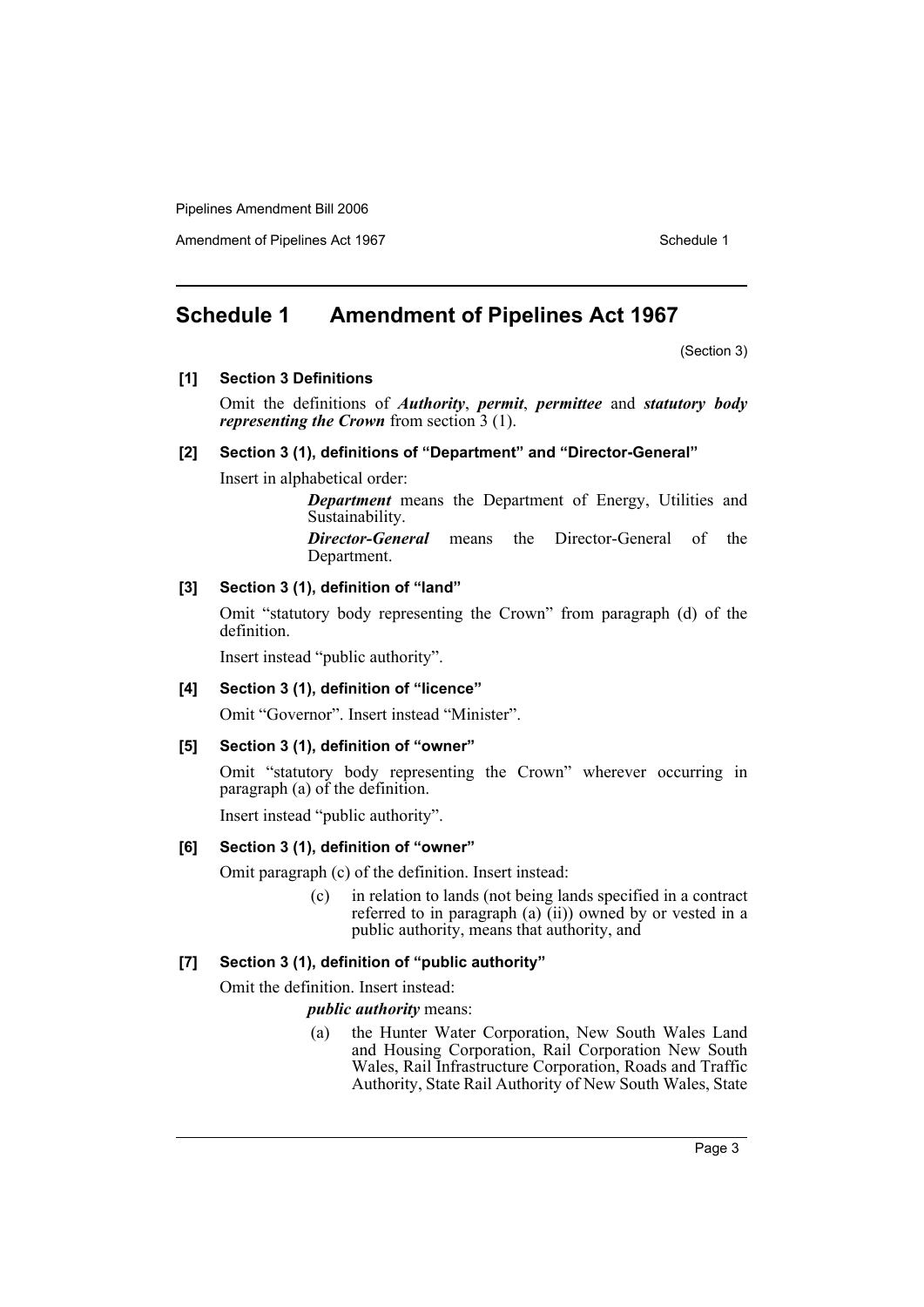Schedule 1 Amendment of Pipelines Act 1967

Transit Authority, State Water Corporation, Sydney Water Corporation, Transport Infrastructure Development Corporation or Water Administration Ministerial Corporation, or

- (b) a council or county council within the meaning of the *Local Government Act 1993*, or
- (c) any body declared by the Minister, by order published in the Gazette, to be a public authority for the purposes of this Act.

# **[8] Section 3 (1), definition of "registered holder"**

Omit the definition. Insert instead:

*registered holder* means the person whose name is for the time being shown in the register as being the holder of a licence.

# **[9] Section 3 (3)**

Omit "permit or" wherever occurring.

# **[10] Section 3 (4) and (5)**

Omit the subsections.

# **[11] Section 3 (7A)**

Omit the subsection.

# **[12] Section 4**

Omit the section. Insert instead:

### **4 Delegation of functions**

- (1) The Minister may delegate to the Director-General the Minister's functions under this Act other than:
	- (a) this power of delegation, and
	- (b) any of the Minister's functions under sections 5, 5A, 14, 15, 19, 21, 21A, 30, 32, 33, 33A and 58A.
- (2) The Director-General may sub-delegate to an authorised person any of the functions delegated to the Director-General by the Minister under this section unless the Minister otherwise provides in the instrument of delegation to the Director-General.
- (3) The Director-General may delegate to an authorised person any of the Director-General's functions under this Act, other than this power of delegation.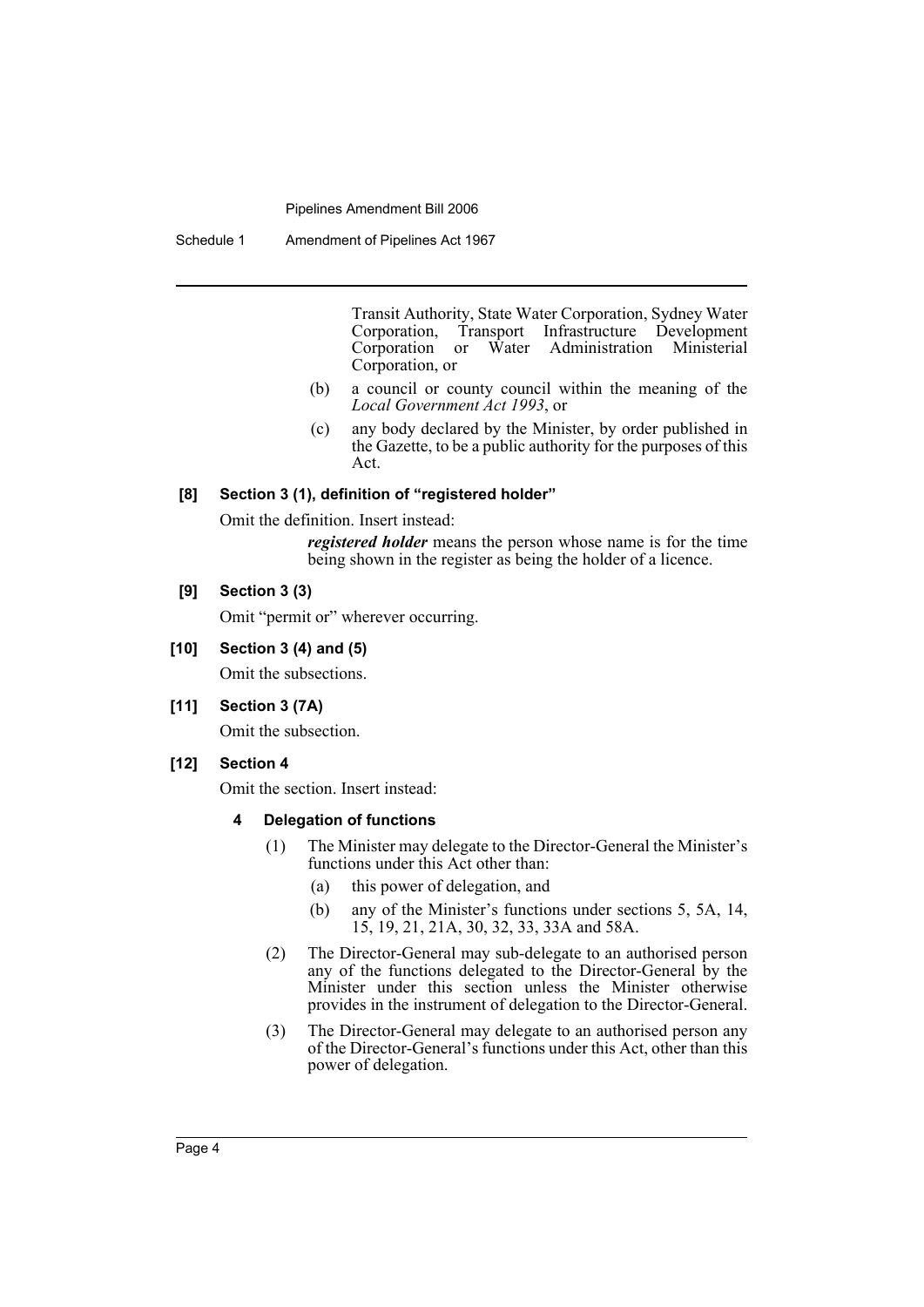Amendment of Pipelines Act 1967 Schedule 1

- (4) In this section, *authorised person* means:
	- (a) a member of staff of a Department of the Public Service, or
	- (b) the holder of a particular statutory or public office.

# **[13] Section 4A Delegation of Minister's functions**

Omit the section.

# **[14] Section 5 Application of Act**

Omit section 5 (1) (a). Insert instead:

(a) a pipeline constructed or to be constructed under, or under an approval or other authority granted under, any Act, other than this Act or the *Environmental Planning and Assessment Act 1979*,

# **[15] Section 5 (1) (d)**

Omit the paragraph. Insert instead:

(d) a pipeline constructed or to be constructed for the purpose of the supply of water (including for irrigation), the drainage of land or the conveyance of waste water, mine water, aqueous slurries of minerals, mineral concentrates or mineral tailings,

# **[16] Section 5 (1) (g)**

Omit "subsection (3)". Insert instead "subsection (9)".

# **[17] Section 5 (1) (h)**

Omit "proclamation under subsection (4) or by such a proclamation, as varied by a proclamation under subsection (5)".

Insert instead "notification under subsection (4) or by such a notification, as varied by a notification under subsection (9)".

# **[18] Section 5 (1)**

Omit "permit or"

### **[19] Section 5 (3)**

Omit the subsection.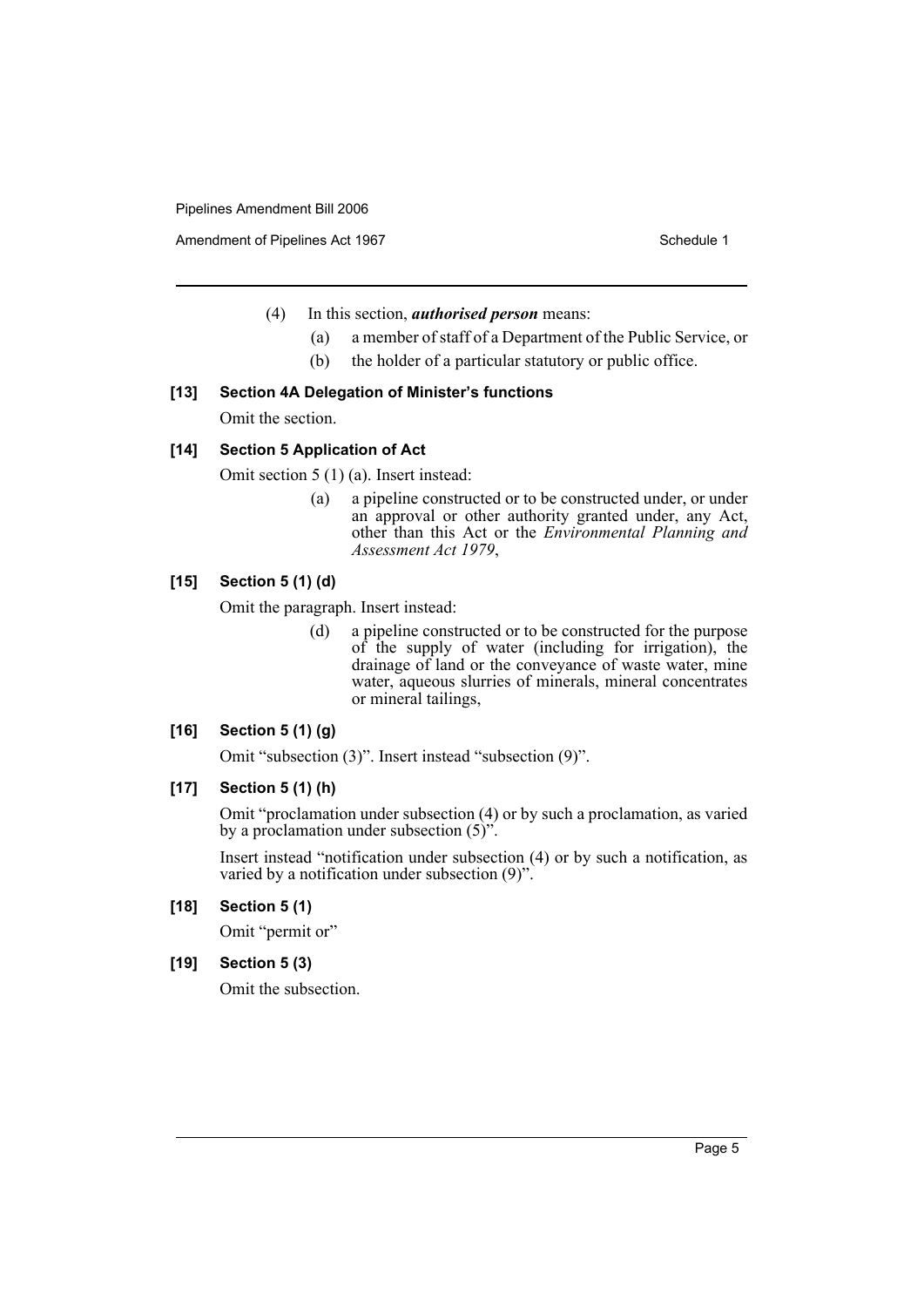# **[20] Section 5 (4)**

Omit "Governor may, by proclamation" and "the proclamation".

Insert instead "Minister may, by notification" and "the notification", respectively.

#### **[21] Section 5 (5)**

Omit the subsection.

# **[22] Section 5 (9)**

Omit the subsection. Insert instead:

(9) The Minister may vary or revoke a notification under this section by another notification published in the Gazette.

# **[23] Section 5C Constitution of pipeline committees**

Omit section 5C (1)–(3). Insert instead:

- (1) The Minister may appoint standing or special pipeline committees for the purpose of advising the Minister with respect to the administration of this Act.
- (2) A pipeline committee is to consist of such members as the Minister appoints from time to time.
- (3) The chairperson of a pipeline committee is to be appointed by the Minister from the members of the committee.

### **[24] Section 5D**

Omit the section. Insert instead:

#### **5D Functions of pipelines committees**

The functions of a pipeline committee are:

- (a) to investigate applications for licences that are referred to it by the Minister, and
- (b) to provide advice to the Minister with respect to any other matter referred to it by the Minister.

### **[25] Part 2, heading**

Omit "**and permits**".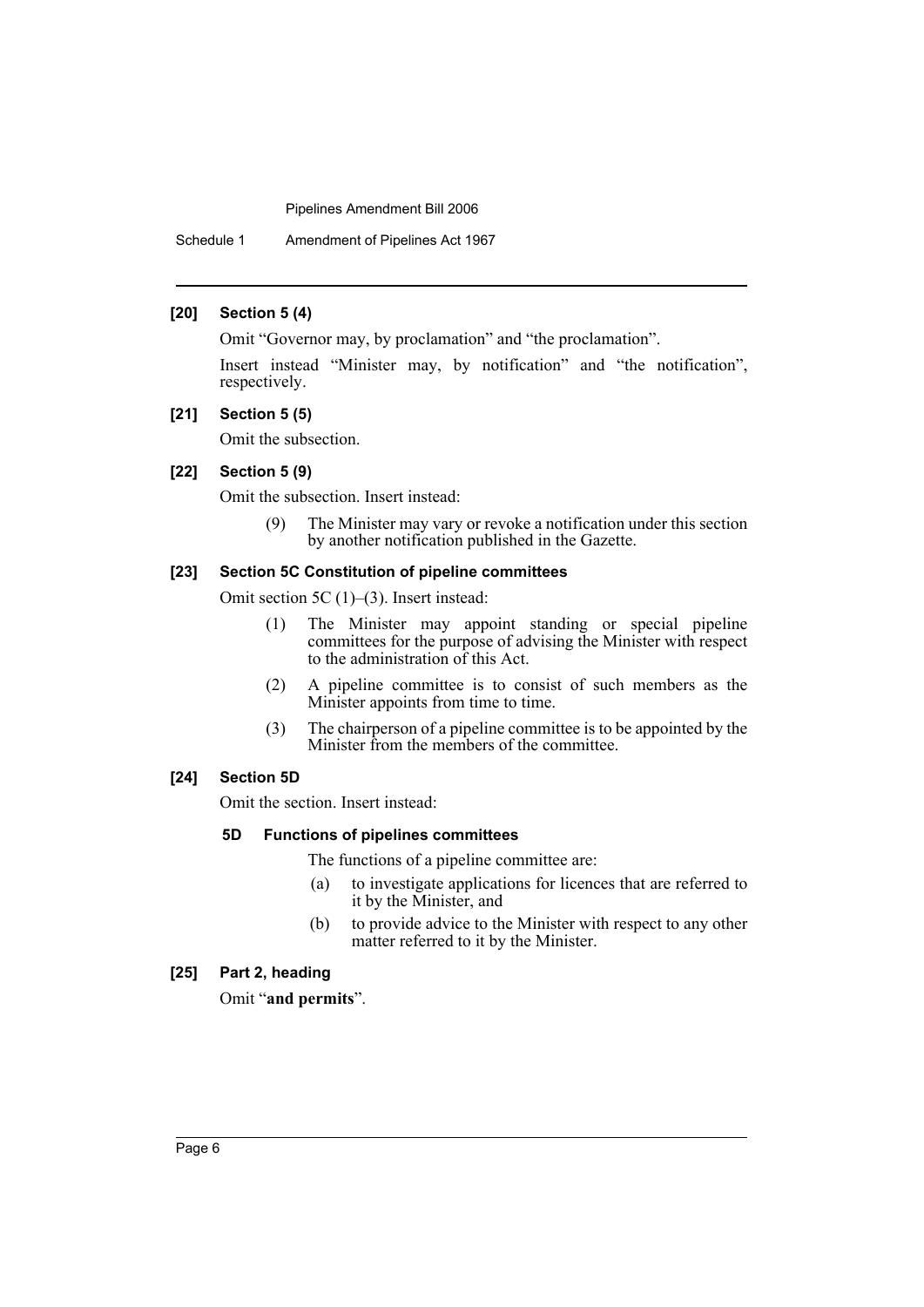Amendment of Pipelines Act 1967 Schedule 1

### **[26] Section 5E Applications for authorities to survey**

Omit section 5E (1). Insert instead:

(1) A person who proposes to construct a pipeline may apply to the Minister for an authority to survey.

### **[27] Section 5E (2) (a)**

Omit the paragraph.

# **[28] Section 5H**

Omit the section. Insert instead:

### **5H Rights conferred by authority to survey**

While an authority to survey is in force it authorises the holder, subject to any conditions of the authority:

- (a) to enter the lands specified in the authority, and
- (b) to carry out surveys to investigate possible routes for the proposed pipeline and determine the pipeline route, the situation of any associated apparatus or works and of any lands to be used to get access to the pipeline, apparatus or works, and
- (c) to take samples from the lands for examination and testing.

# **[29] Part 2, Division 2 Permits**

Omit the Division.

# **[30] Section 11 Construction and operation of pipelines**

Omit "except under and in pursuance of a licence" from section 11 (1).

Insert instead "unless the person is, or is acting on behalf of, the registered holder of a licence and the activity is in pursuance of the licence".

# **[31] Section 11 (2) (a)**

Omit the paragraph. Insert instead:

(a) unless the person is, or is acting on behalf of, the registered holder of a licence and the operation is in pursuance of the licence, and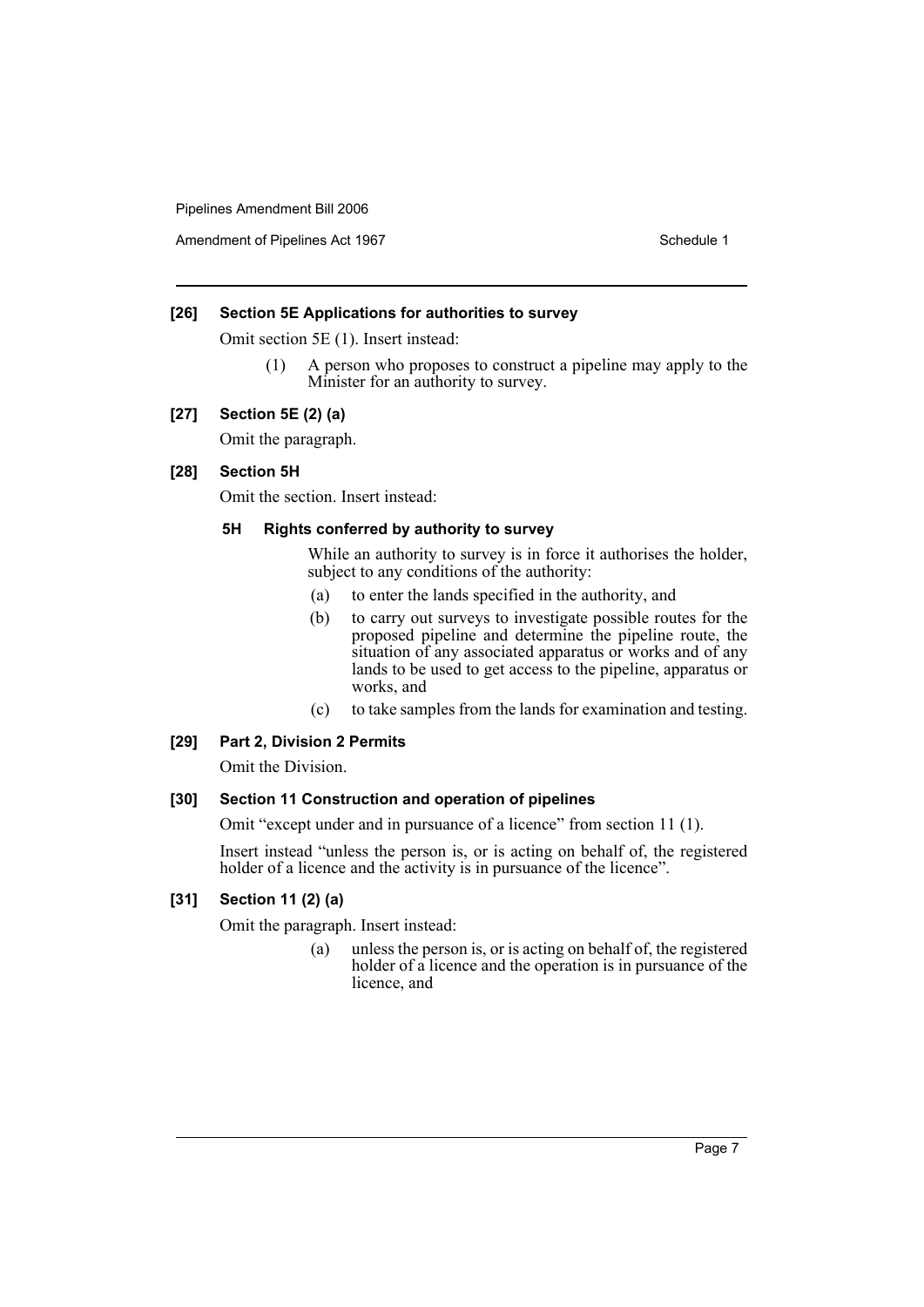Schedule 1 Amendment of Pipelines Act 1967

# **[32] Section 11 (2A)**

Omit "except under and in pursuance of a licence under this Act".

Insert instead "unless the person is, or is acting on behalf of, the registered holder of a licence under this Act and the operation is in pursuance of that licence".

### **[33] Section 12**

Omit the section. Insert instead:

### **12 Application for licence**

Any person who proposes to construct a pipeline may apply to the Minister for a licence.

### **[34] Section 13 Manner of making applications for licences**

Omit section 13 (1) (a). Insert instead:

(a) is to be in a form approved by the Minister,

# **[35] Section 13 (1) (ga)**

Insert after section 13 (1) (g):

(ga) must be accompanied by evidence that the applicant has complied with any requirement on the applicant under subsection (4) to serve a copy of a notification on a public authority,

# **[36] Section 13 (1A)**

Omit the subsection.

# **[37] Section 13 (2)**

Omit the subsection. Insert instead:

- (2) The applicant must, if required to do so by notice in writing served on the applicant by the Minister, furnish:
	- (a) to the Minister, and
	- (b) to each public authority (if any) on which the applicant was required, under subsection  $(4)$ , to serve a copy of a notification under subsection (3),

within the time specified in the notice, further information in writing in connection with the application, as required by the notice.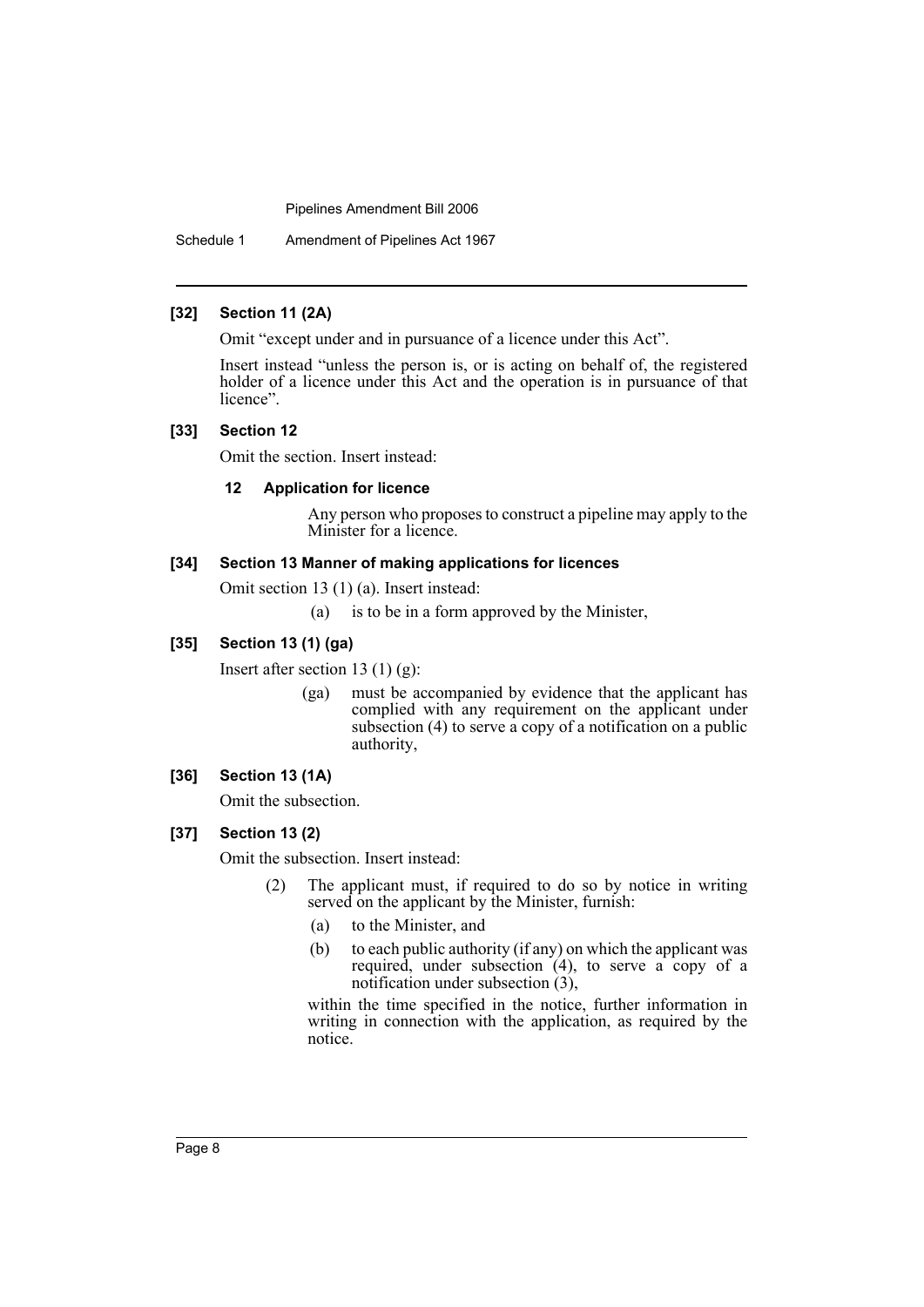Amendment of Pipelines Act 1967 Schedule 1

### **[38] Section 13 (3)**

Omit "in or to the effect of the prescribed form setting forth the particulars provided for by that form in relation to the proposed application".

Insert instead "setting out particulars of the proposed application".

# **[39] Section 13 (4)**

Omit the subsection. Insert instead:

(4) If the regulations so require, a copy of the notification under subsection (3) must be served by the applicant on such public authorities as may be prescribed within such period as may be prescribed.

### **[40] Section 13A Amendment of application for licence by inclusion or exclusion of lands**

Omit "(whether the applicant for the licence is or has been the holder of a permit in respect of those lands or not)" from section 13A (1).

# **[41] Section 13A (2)**

Omit ", whether before or after the commencement of section 3 of the *Pipelines (Amendment) Act 1977*,".

# **[42] Section 13A (3) (a)**

Omit the paragraph. Insert instead:

(a) be in a form approved by the Minister,

# **[43] Section 13A (4) (a)**

Omit "on lands in respect of which the applicant is or has been the holder of a permit".

# **[44] Section 13A (4) (d)**

Omit "and".

# **[45] Section 13A (4) (da)**

Insert after section 13A (4) (d):

(da) must be accompanied by evidence that the applicant has complied with any requirement on the applicant under subsection (8) to serve a copy of a notification on a public authority, and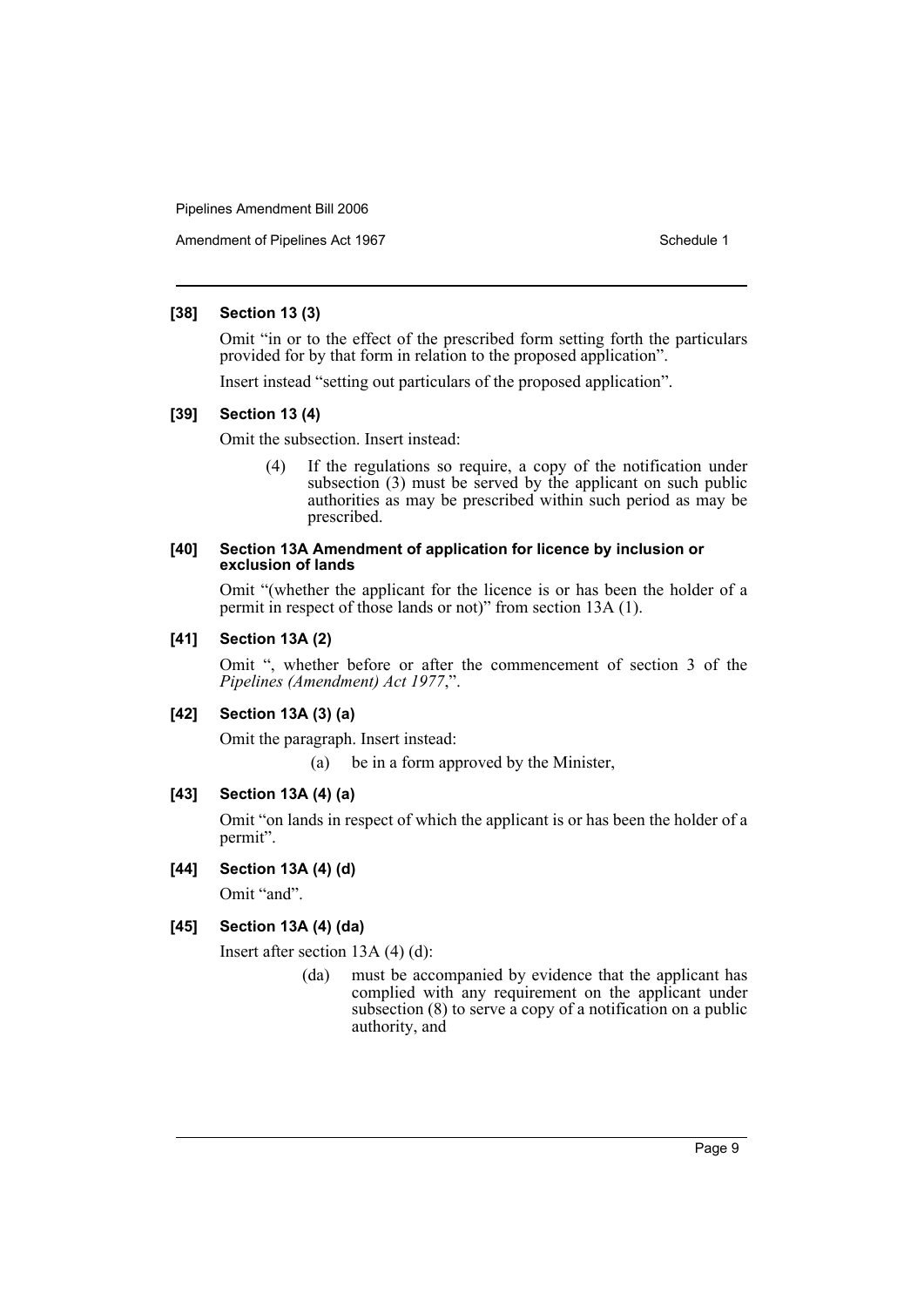Schedule 1 Amendment of Pipelines Act 1967

### **[46] Section 13A (7)**

Omit "in or to the effect of the prescribed form setting forth the particulars provided for in that form in relation to the proposed further application".

Insert instead "setting out particulars of the proposed further application".

#### **[47] Section 13A (8) and (9)**

Omit the subsections. Insert instead:

- (8) If the regulations so require, a copy of a notification under subsection (7) must be served by the applicant on such public authorities as may be prescribed within such period as may be prescribed.
- (9) The applicant must, if required to do so by notice in writing served on the applicant by the Minister, furnish:
	- (a) to the Minister, and
	- (b) to each public authority (if any) on which the applicant was required, by subsection  $(\vec{8})$ , to serve a copy of a notification under subsection (7),

within the time specified in the notice, further information in writing in connection with the application, as required by the notice.

# **[48] Section 13A (11) (b) and (12) (b)**

Omit "section 12 (1)" wherever occurring. Insert instead "section 12".

#### **[49] Section 13B Amendment of application for licence in other cases**

Omit ", whether before or after the commencement of section 3 of the *Pipelines (Amendment) Act 1977*," from section 13B (1).

# **[50] Section 13B (3) and (4)**

Omit the subsections. Insert instead:

- (3) If the regulations so require, a copy of an instrument served on the Minister under subsection (1) must be served by the applicant on such public authorities as may be prescribed within such period as may be prescribed.
- (4) The applicant must, if required to do so by notice in writing served on the applicant by the Minister, furnish:
	- (a) to the Minister, and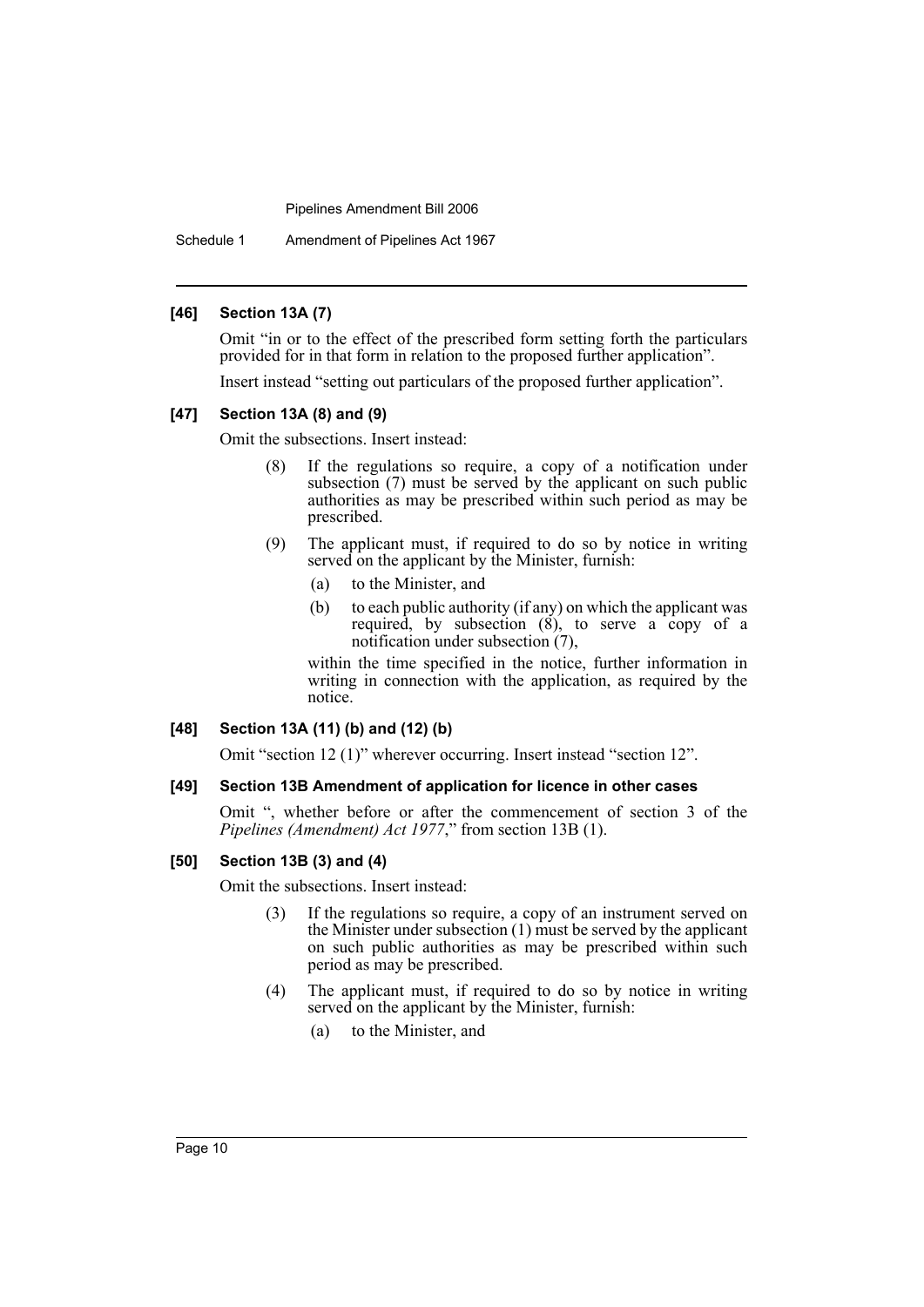Amendment of Pipelines Act 1967 Schedule 1

(b) to each public authority (if any) on which the applicant was required, by subsection  $(3)$ , to serve a copy of an instrument under subsection (1),

within the time specified in the notice, further information in writing in connection with the application, as required by the notice.

### **[51] Section 14**

Omit the section. Insert instead:

# **14 Grant of licence**

- (1) If the Minister is satisfied that:
	- (a) an application for a licence has been made in compliance with section 13 (or if there was a non-compliance, it was in respect of a requirement of section 13  $(1)$  or  $(2)$  and was not material), and
	- (b) if that application was amended, the application for the amendment was made in compliance with section 13A (or if there was a non-compliance, it was in respect of a requirement of section 13A  $(3)$ ,  $(4)$ ,  $(5)$  or  $(9)$  and was not material), and
	- (c) if an instrument has been served on the Minister under section 13B, the instrument complied with section 13B, and
	- (d) the lands, or the easements, specified in the application for the licence:
		- (i) are vested in the applicant, or
		- (ii) are available, in accordance with section 22, for compulsory acquisition, and
	- (e) the applicant has made provision, or given security in addition to any other security required by this Act, for the payment:
		- (i) of compensation and any interest payable in respect of any lands, or easements, that are available for compulsory acquisition, and
		- (ii) of all charges and expenses necessary for or incidental to the compulsory acquisition of those lands or easements,

the Minister may grant a licence in relation to the lands, including those the subject of easements, specified in the application or such of those lands as he or she thinks fit.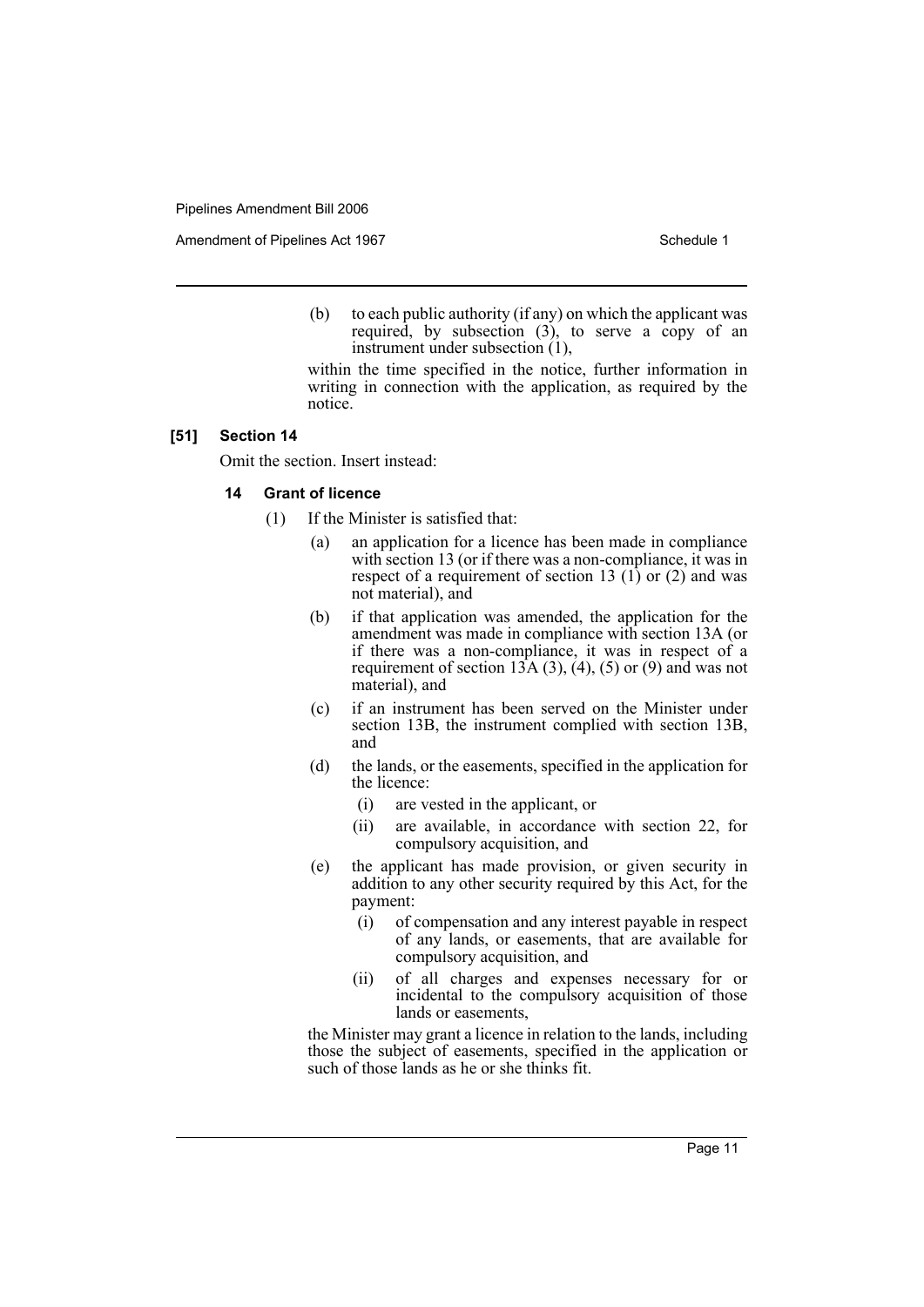Schedule 1 Amendment of Pipelines Act 1967

- (2) The Minister may refuse an application for a licence, but only if the Minister has:
	- (a) given the applicant at least one month's written notice of his or her intention to refuse the application, and
	- (b) served a copy of the notice on such other persons, if any, as he or she thinks fit, and
	- (c) in the notice:
		- (i) given particulars of the reasons for the intention, and
		- (ii) specified a period within which the applicant or a person on whom a copy of the notice is served may make written submissions to the Minister with respect to the application, and
	- (d) taken into account any written submissions made to the Minister within the specified period.
- (3) If an application for a licence is refused, the whole, or such part as the Minister determines, of the fee referred to in section 13 (1) (i) is to be refunded to the applicant.

### **[52] Section 15 Conditions of licence**

Omit "Governor" from section 15 (1). Insert instead "Minister".

### **[53] Section 16 Renewal of licence**

Omit the section.

# **[54] Section 17 Duration, review and effect of licence**

Omit section 17 (1). Insert instead:

- (1) A licence comes into force on the day specified for the purpose in the licence and remains in force until it is cancelled or surrendered.
- (1A) The Minister may review a licence at intervals of not less than 21 years, with the first review of a licence commencing after the twenty-first anniversary of the issue of the licence.

### **[55] Section 18 Variation of licence area**

Omit "by an application to the Governor made by instrument in writing served on the Minister, apply" from section 18 (2).

Insert instead "apply to the Minister in writing".

#### **[56] Section 18 (3) (a)**

Omit the paragraph.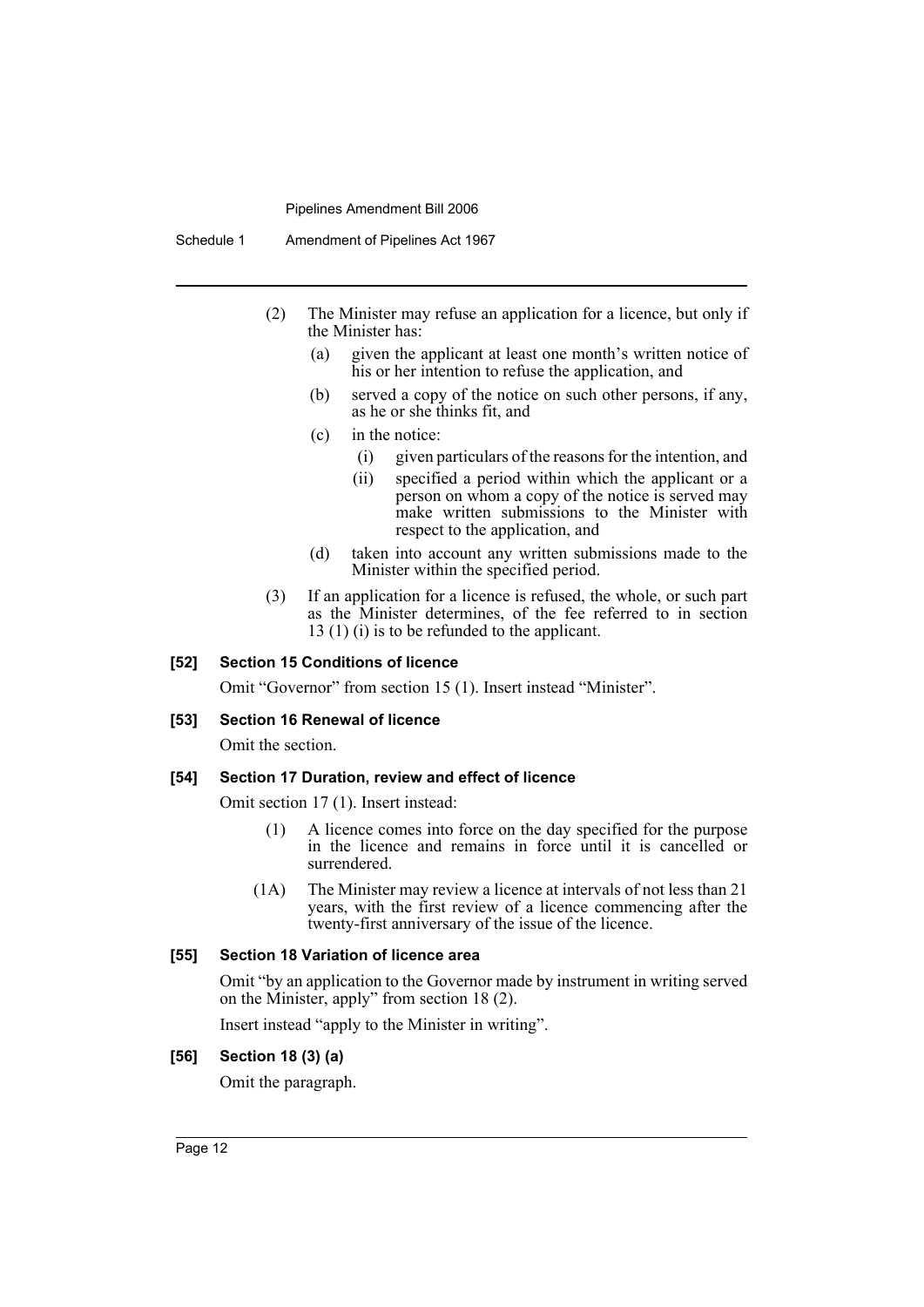Amendment of Pipelines Act 1967 Schedule 1

# **[57] Section 18 (4) (a) (i)**

Omit "on lands in respect of which the applicant is or has been, as mentioned in section 12  $(1)$ , the holder of a permit".

# **[58] Section 18 (4) (d)**

Omit "and".

#### **[59] Section 18 (4) (da)**

Insert after section 18 (4) (d):

(da) must be accompanied by evidence that the applicant has complied with any requirement on the applicant under subsection (8) to serve a copy of a notification on a public authority, and

# **[60] Section 18 (7)**

Omit "in or to the effect of the prescribed form setting forth the particulars provided for by that form in relation to the proposed application".

Insert instead "setting out particulars of the proposed application".

### **[61] Section 18 (8) and (9)**

Omit the subsections. Insert instead:

- (8) If the regulations so require, a copy of a notification under subsection (7) must be served on such public authorities as may be prescribed.
- (9) The applicant must, if required to do so by notice in writing served on the applicant by the Minister, furnish:
	- (a) to the Minister, and
	- (b) to each public authority (if any) on which the applicant was required, under subsection (8), to serve a copy of a notification under subsection (7),

within the time specified in the notice, further information in writing in connection with the application, as required by the notice.

### **[62] Section 19**

Omit the section. Insert instead:

#### **19 Grant of application for variation**

(1) If an application is made for a variation of a licence area by including additional lands and the Minister is satisfied that: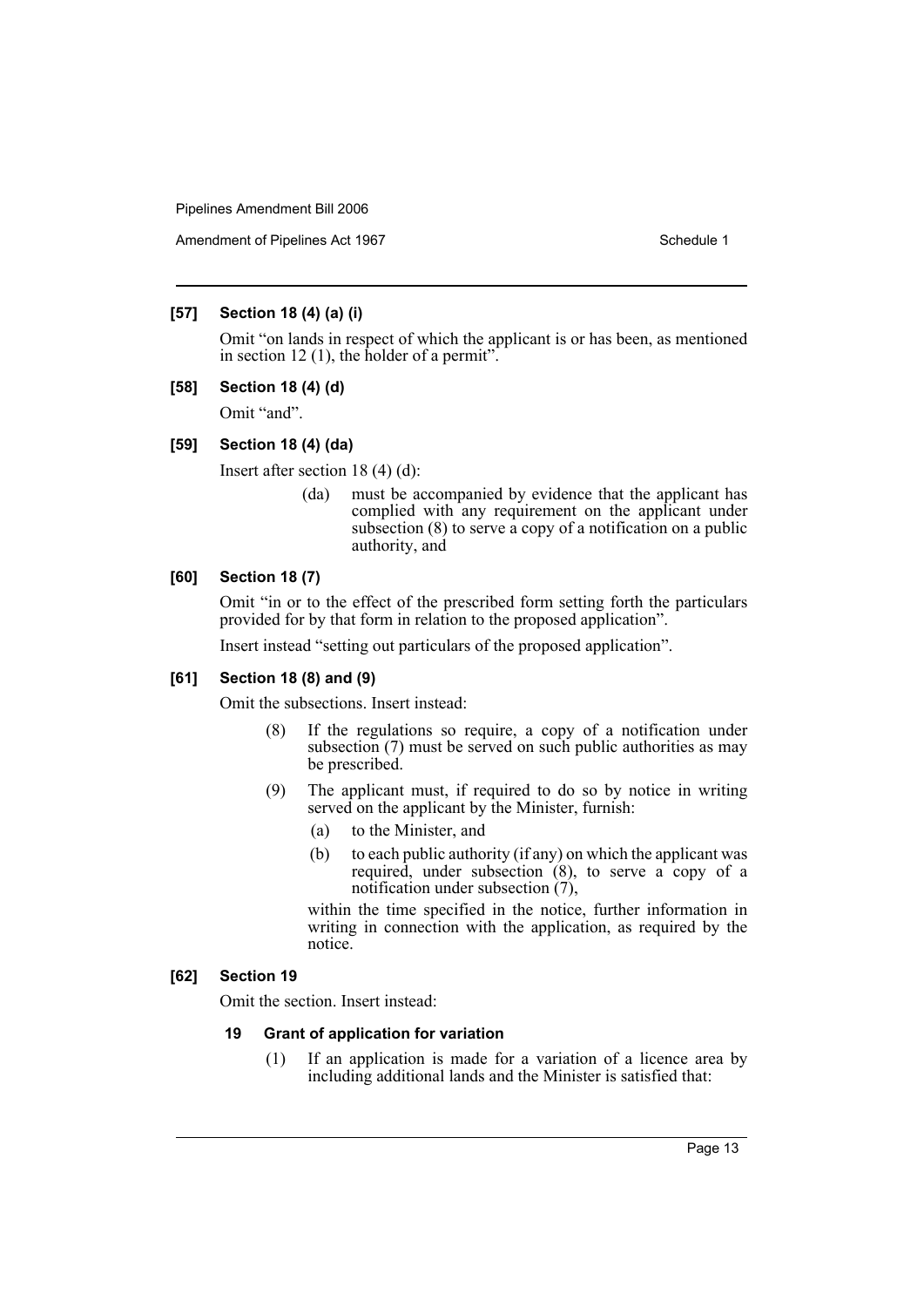- (a) the application was made in compliance with section 18 (or if there was a non-compliance, it was in respect of a requirement of section 18  $(3)$ ,  $(4)$ ,  $(5)$  or  $(9)$  and was not material), and
- (b) the lands, or the easements, specified in the application:
	- (i) are vested in the applicant, or
	- (ii) are available, in accordance with section 22, for compulsory acquisition, and
- (c) the applicant has made provision, or given security in addition to any other security required by this Act, for the payment:
	- (i) of compensation and any interest payable in respect of any lands, or easements, that are available for compulsory acquisition, and
	- (ii) of all charges and expenses necessary for or incidental to the compulsory acquisition of those lands or easements,

the Minister may:

- (d) where the application is for a variation (not being a minor variation, as defined in section 18 (1)) of the licence area, or
- (e) where the application is for a minor variation, after taking into account any written submissions made under section 18 (10) (c),

grant the application in relation to the lands, including those the subject of easements, specified in the application, or such of those lands as he or she thinks fit.

- (2) The Minister may refuse an application made under section 18 (4), but only if, before refusing the application, the Minister has:
	- (a) given the applicant at least one month's written notice of the intention to refuse the application, and
	- (b) served a copy of the notice on such other persons, if any, as he or she thinks fit, and
	- (c) in the notice:
		- (i) given particulars of the reasons for the intended refusal, and
		- (ii) specified a period within which the applicant or a person on whom a copy of the notice is served may make written submissions to the Minister with respect to the application, and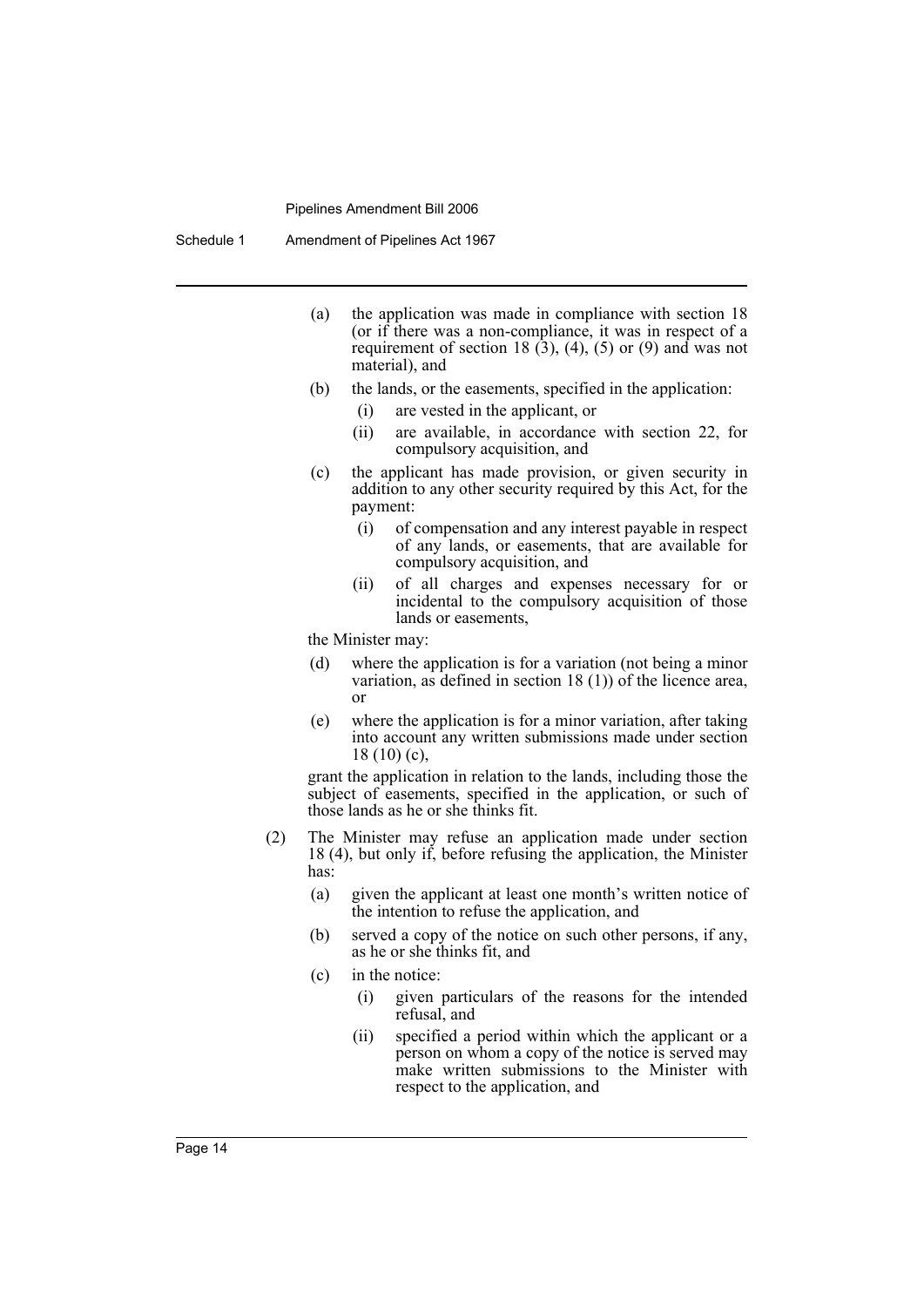Amendment of Pipelines Act 1967 Schedule 1

- (d) taken into account any written submissions made to the Minister within the specified period.
- (3) If an application is made for a variation of the licence area by excluding lands, the Minister may, after taking into account any written submissions made under section 18  $(10)$  (c), grant the application to such extent as he or she thinks fit.
- (4) If a licence area is varied:
	- (a) by including additional lands, the additional lands are, for the purposes of this Act, taken to be lands specified in the licence in respect of that licence area, or
	- (b) by excluding lands, the excluded lands are, for the purposes of this Act, taken not to be lands specified in the licence in respect of that licence area.
- (5) If an application under section 18 is refused, the whole, or such part as the Minister determines, of the fee referred to in section 18 (3) (d) is to be refunded to the applicant.
- (6) An application for the variation of a licence area by including additional lands may be granted subject to such conditions as the Minister thinks fit and specifies in the instrument granting the application.
- (7) Without limiting the generality of subsection (6), the conditions may include any of the kind referred to in section 15 (2).
- (8) If an application is made for the variation of a licence area by both including additional lands and excluding lands, the provisions of section 18 that are applicable to an application for a variation:
	- (a) including additional lands, and the provisions of this section that are applicable to the granting of such an application, apply in respect of so much of the application and its granting as relates to the inclusion of additional lands, and
	- (b) excluding lands, and the provisions of this section that are applicable to the granting of such an application, apply in respect of so much of the application and its granting as relates to the exclusion of lands.

### **[63] Section 21 Vesting of lands or easements in licensee**

Omit "Governor" from section 21 (1). Insert instead "Minister".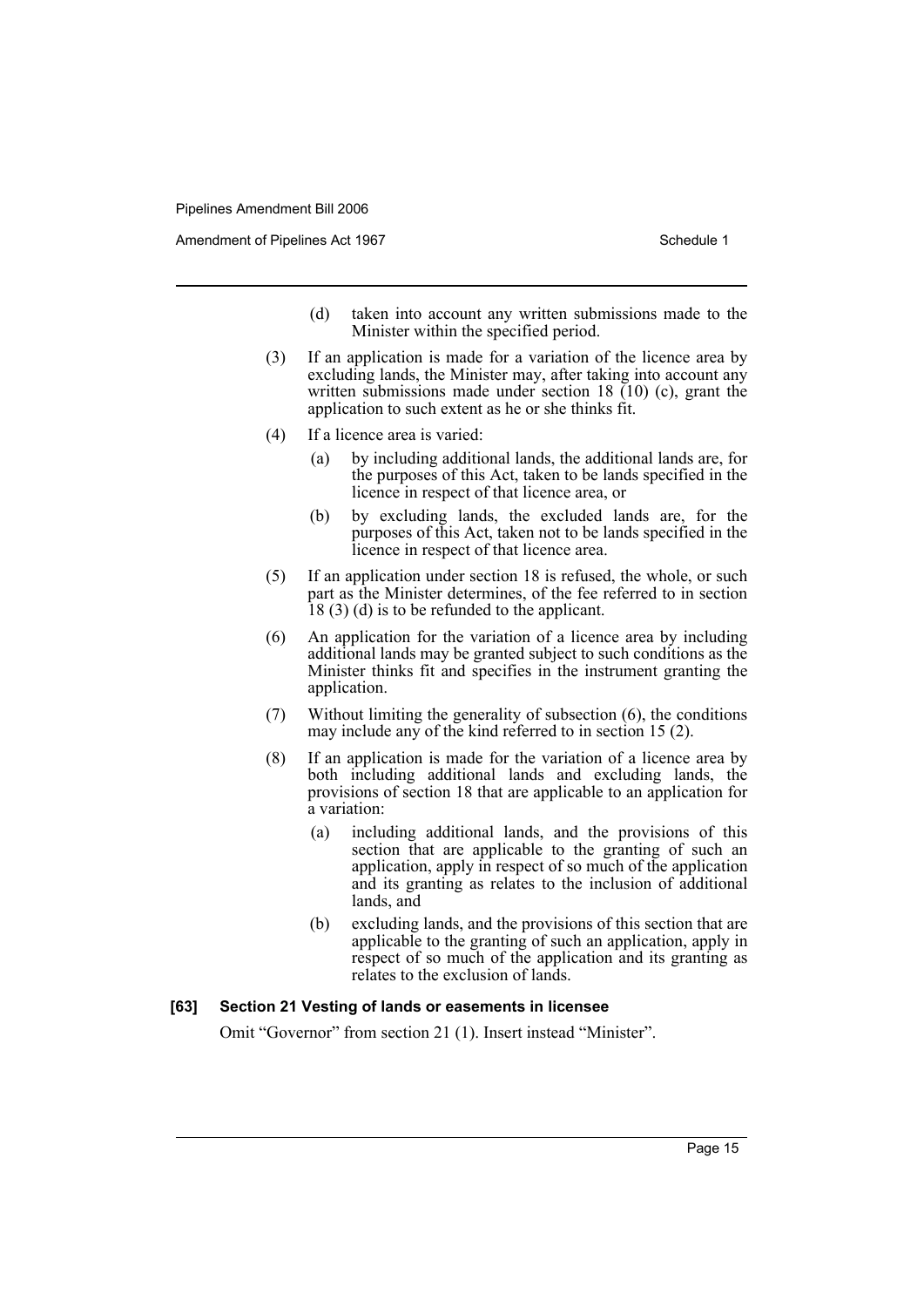Schedule 1 Amendment of Pipelines Act 1967

#### **[64] Section 22 Availability of certain land etc for compulsory acquisition**

Omit "grants a certificate referred to in section 14 (1) or section 19 (1)" from section 22 (1) (a) (i) and (c) wherever occurring.

Insert instead "determines an application under section 14 or 19".

#### **[65] Section 22 (1) (a) (ii) and (b) (ii)**

Omit "referred to the Governor" wherever occurring.

Insert instead "determined by the Minister".

# **[66] Section 22 (1) (b) (i)**

Omit "grants a certificate referred to in section 14 (1) or section 19 (1) (or, if the public authority and the owner have agreed that the land is available for acquisition, at any time before the Minister grants such a certificate)".

Insert instead "determines an application under section 14 or 19 (or, if the public authority and the owner have agreed that the land is available for acquisition, at any time before the Minister makes such a determination)".

#### **[67] Section 22A Compensation**

Omit "a Constructing Authority" from section 22A (4).

Insert instead "an authority".

### **[68] Section 23 Directions as to the conveyance of substances**

Omit section 23 (2) (a).

### **[69] Section 23 (7)**

Insert "as defined by the *Gas Pipelines Access (New South Wales) Act 1998*" after "*Law*".

## **[70] Section 30**

Omit the section. Insert instead:

### **30 Variation of, and exemption from, licence conditions etc**

Where:

- (a) a licence area or a licence is varied under section 19, or
- (b) a licensee enters into an agreement referred to in section 23, or
- (c) a licence is cancelled as to part of the pipeline in respect of which it is in force, or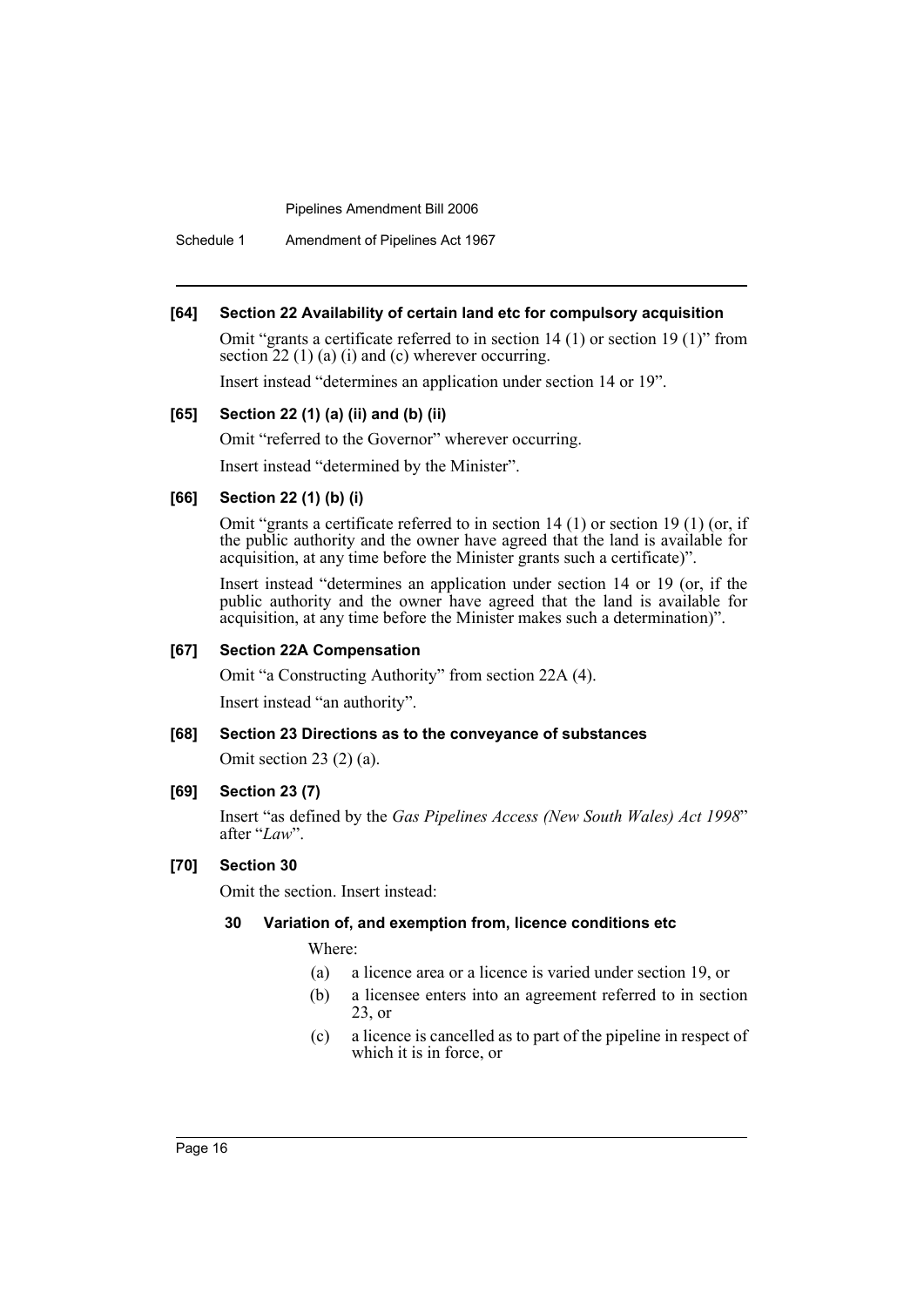Amendment of Pipelines Act 1967 Schedule 1

- (d) a licensee applies to the Minister for a variation or suspension of, or exemption from compliance with, any of the conditions of the licence, or
- (e) the Minister reviews a licence under this Act, or
- (f) the Minister, under this Act or the regulations, gives a direction or consent to a licensee,

the Minister may, at any time, by instrument in writing served on the licensee, vary or suspend, or exempt the licensee from compliance with, any of the conditions to which the licence is subject, upon such conditions, if any, as the Minister specifies in the instrument.

### **[71] Section 31 Surrender of licences**

Omit "by an application to the Governor made by an instrument in writing served on the Minister, apply" from section 31 (1).

Insert instead "apply to the Minister in writing".

# **[72] Section 31 (3) and (4)**

Omit "Governor" wherever occurring. Insert instead "Minister".

### **[73] Section 31A Inquiries into matters relating to pipelines**

Omit "Authority" wherever occurring.

Insert instead "Director-General".

# **[74] Section 31A (3)**

Omit "it". Insert instead "the Director-General".

# **[75] Section 32 Cancellation of licences for breach of conditions, this Act or the regulations or non-payment of amounts due**

Omit "Governor" from section 32 (1). Insert instead "Minister".

# **[76] Section 32 (2)**

Omit the subsection. Insert instead:

- (2) The Minister is not to cancel a licence unless the Minister has:
	- (a) given the licensee at least one month's written notice of the intention to cancel the licence and the grounds for that intention and
	- (b) served a copy of the notice on such other persons, if any, as he or she thinks fit, and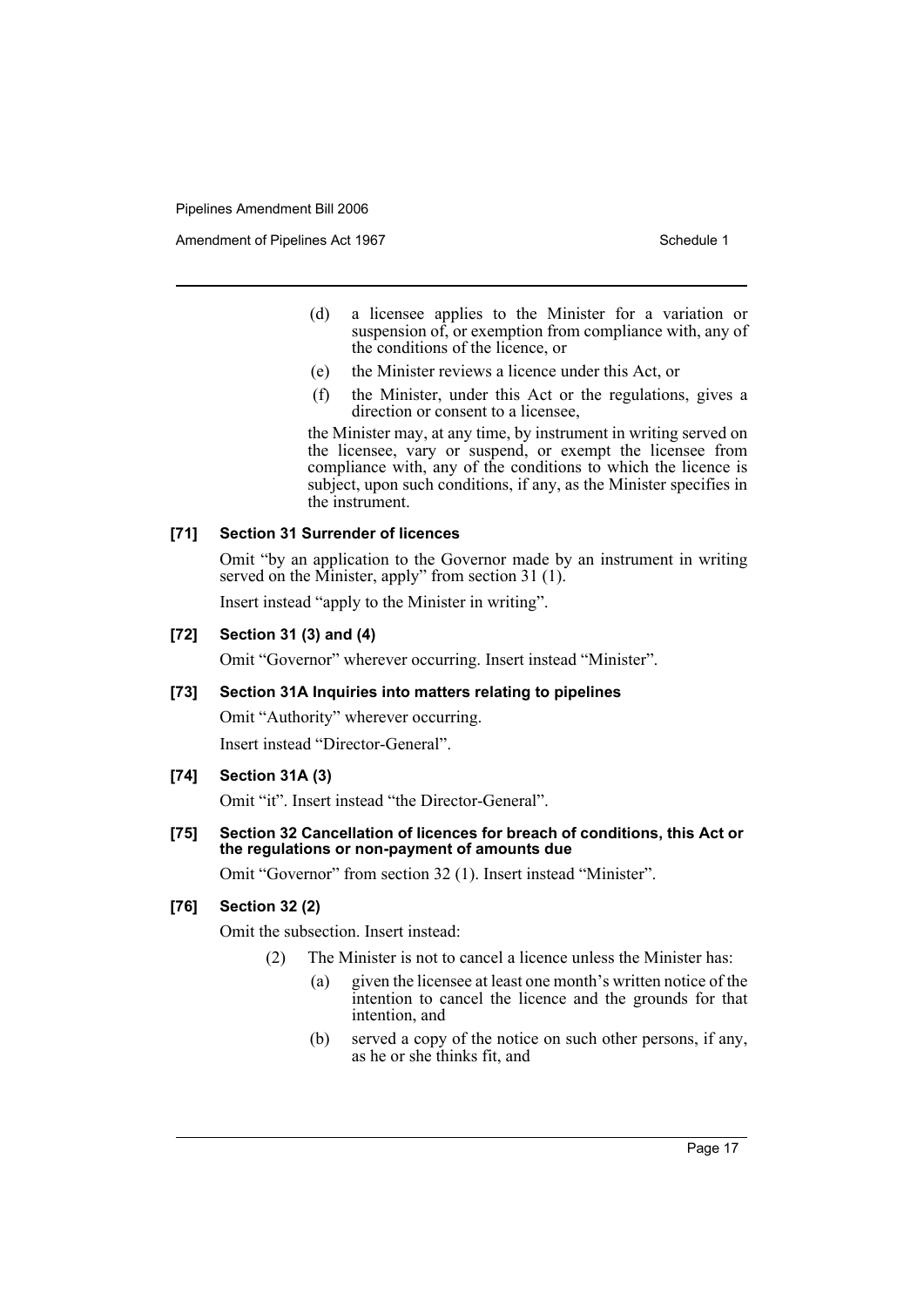Schedule 1 Amendment of Pipelines Act 1967

- (c) specified in the notice a period within which the licensee or any person on whom a copy of the notice is served may make written submissions to the Minister with respect to the intended cancellation, and
- (d) published in such newspapers as the Minister thinks fit notice of the intended cancellation and grounds, specifying a period within which any person with an interest in land in the licence area may make written submissions to the Minister with respect to the intended cancellation, and
- (e) taken into account:
	- (i) any action taken by the licensee to remove the grounds for the intended cancellation or to prevent the recurrence of similar grounds, and
	- (ii) any written submissions made to the Minister within the relevant specified period.

### **[77] Section 33 Cancellation of licence in public interest**

Omit section 33 (1)–(3). Insert instead:

- (1) The Minister may, by written notice served on the licensee, cancel a licence if the Minister considers the cancellation to be in the public interest.
- (2) The cancellation may be:
	- (a) of the Minister's own motion, or
	- (b) on the written recommendation of any State or Commonwealth Minister or any body established by a law of the State or of the Commonwealth, but only if the Minister or body has given security, to the satisfaction of the Minister, for the payment of any amount payable to the licensee under subsection (6).
- (3) The cancellation:
	- (a) may be with respect to the whole or part of the pipeline in respect of which the licence is in force, and
	- (b) takes effect on and from the day specified in the notice of cancellation.
- (3A) In determining when the cancellation is to take effect the Minister is to consider:
	- (a) if there was a recommendation for the cancellation, the reasons for the recommendation, and
	- (b) the public interest, and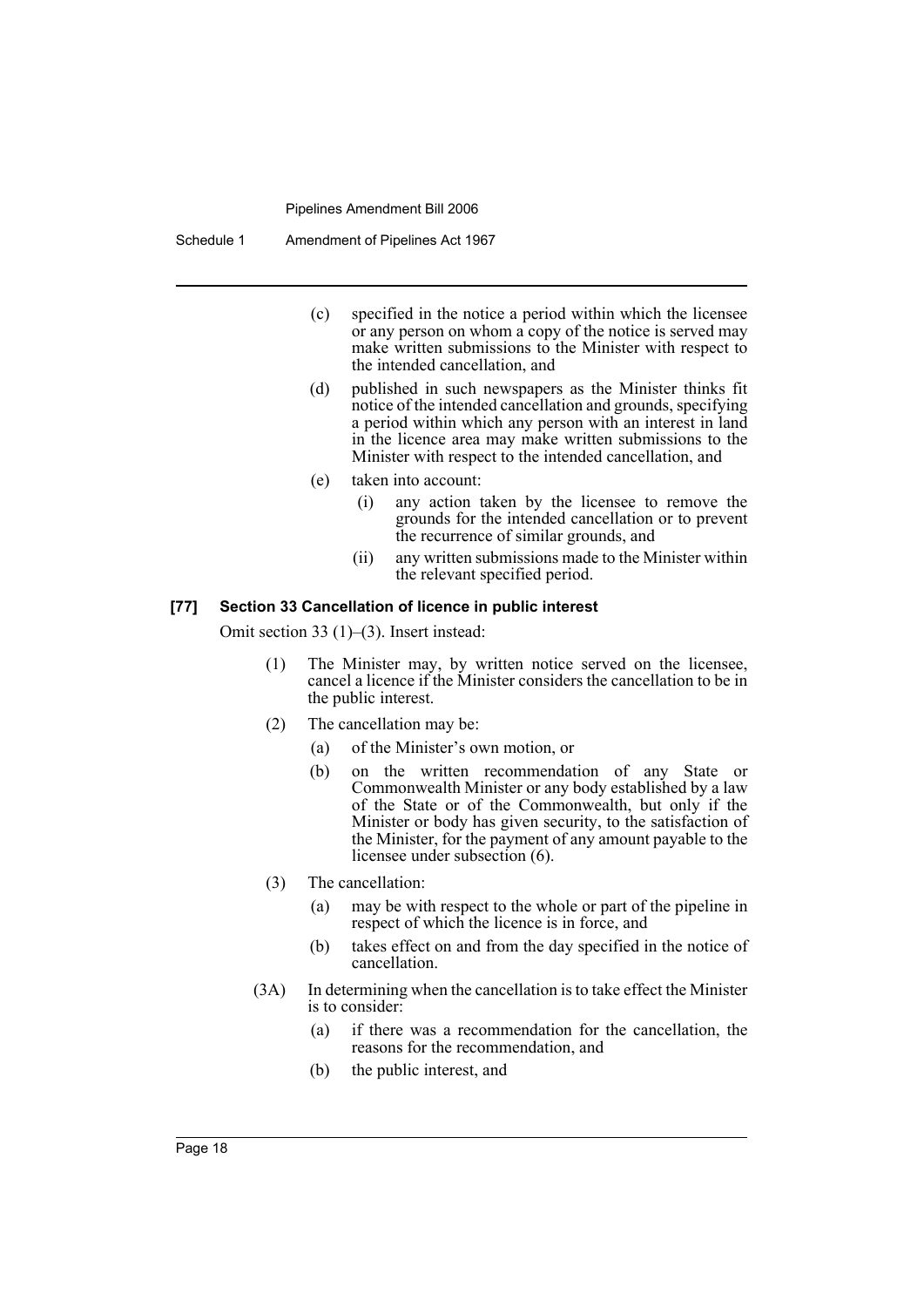Amendment of Pipelines Act 1967 Schedule 1

(c) the time it would be likely to take the licensee to replace the pipeline or part of the pipeline as to which the licence is cancelled.

### **[78] Section 33 (4)**

Omit the subsection. Insert instead:

- (4) If a licence is cancelled under subsection (1), the licensee may bring proceedings in the Supreme Court:
	- (a) where the cancellation was of the Minister's own motion, against the Minister, or
	- (b) where the cancellation was on a recommendation of a Minister or body, against the Minister or body concerned.

### **[79] Section 40 Certain provisions of Local Government Act 1993 not to apply to pipelines**

Omit section 40 (2).

#### **[80] Part 4, heading**

Omit "**permits and**".

# **[81] Section 41 Register of licences to be kept**

Omit "General Manager of the Authority" wherever occurring. Insert instead "Director-General".

# **[82] Section 41 (1)**

Omit "permits and".

# **[83] Section 41 (2) and (3)**

Omit "permit or licence" wherever occurring. Insert instead "licence".

# **[84] Section 41 (2) (b)**

Omit the paragraph.

# **[85] Section 41 (2) (c)**

Omit "in the case of a licence,".

# **[86] Section 41 (2) (f)**

Omit "permittee or".

# **[87] Section 41 (3) (a)**

Omit "permit or a licence". Insert instead "licence".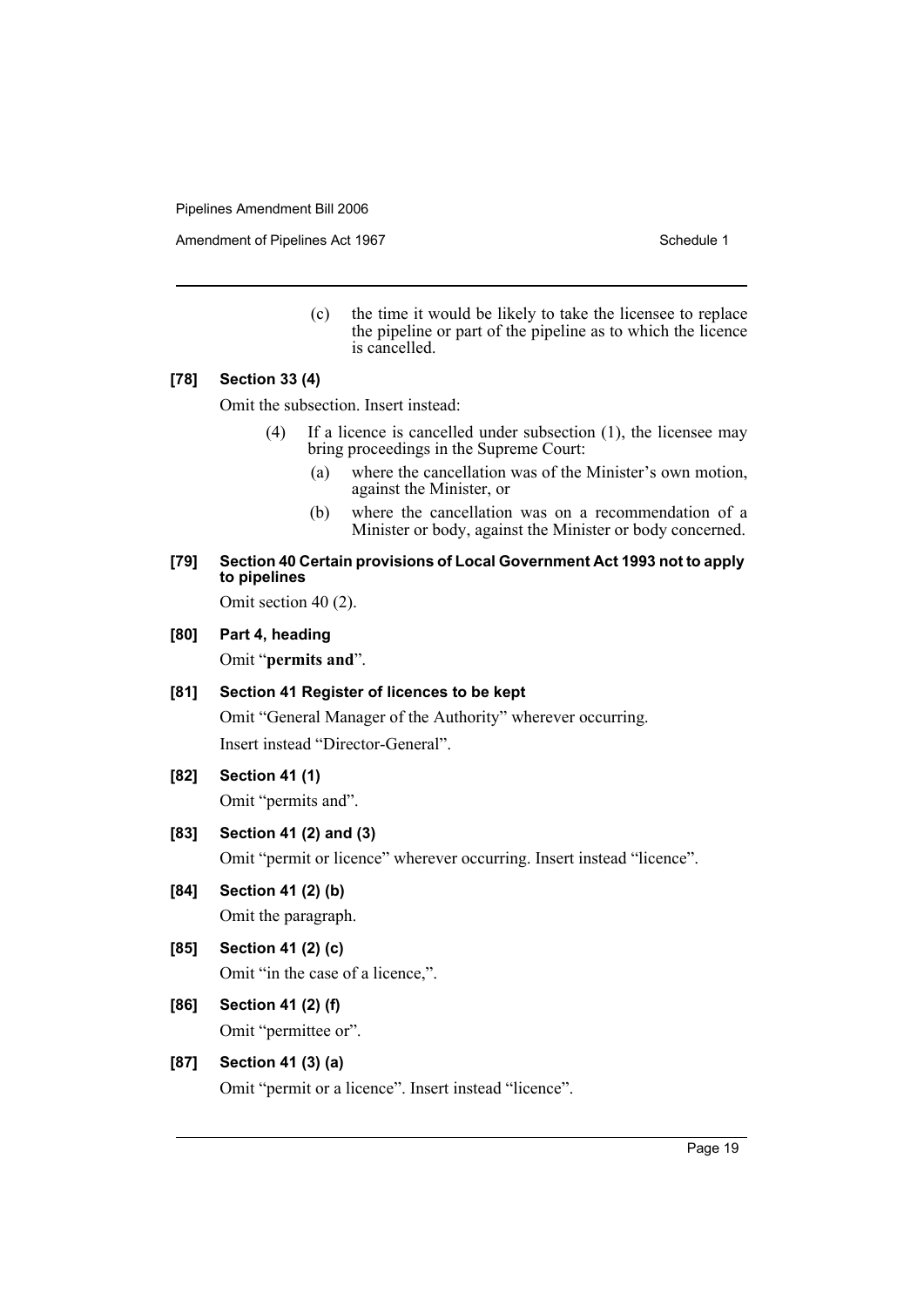Schedule 1 Amendment of Pipelines Act 1967

# **[88] Section 41 (4)–(6)**

Omit "permit," wherever occurring.

### **[89] Section 42 Approval and registration of transfers**

Omit "permit or a" wherever occurring in section 42 (1) and (2).

### **[90] Section 42 (2), (3) and (9)**

Omit "permit or licence" wherever occurring. Insert instead "licence".

# **[91] Section 42 (3) (a) (i)**

Omit the subparagraph. Insert instead:

(i) in a form approved by the Minister, and

# **[92] Section 42 (4), (8) and (10)**

Omit "General Manager of the Authority" wherever occurring. Insert instead "Director-General".

# **[93] Section 42 (4)**

Omit "General Manager thinks". Insert instead "Director-General thinks".

# **[94] Section 42 (5)**

Omit "permit or licence and, in the case of a transfer of a licence,". Insert instead "licence and".

**[95] Section 43 Entries in register on devolution of rights of registered holder**  Omit "permit or a" from section 43 (1).

# **[96] Section 43**

Omit "permit or licence" wherever occurring. Insert instead "licence".

**[97] Section 43 (2)**

Omit "General Manager of the Authority". Insert instead "Director-General".

# **[98] Section 44 Interests not to be created etc except by instruments in writing**

Omit "permit or".

## **[99] Section 45 Approval and registration of instruments creating etc interests**

Omit "permit or" wherever occurring.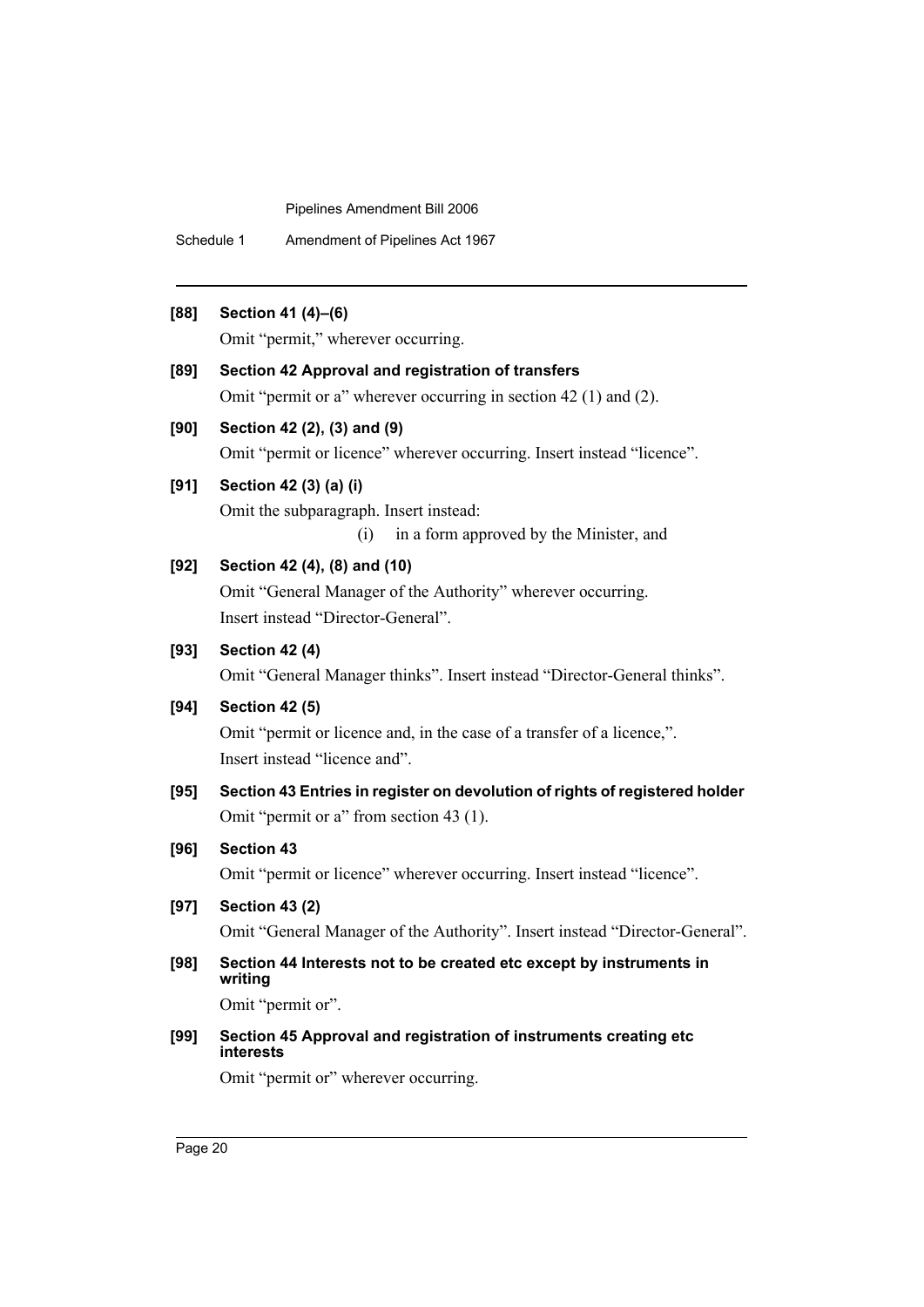Amendment of Pipelines Act 1967 Schedule 1

# **[100] Sections 45 and 47**

Omit "General Manager of the Authority" wherever occurring. Insert instead "Director-General".

**[101] Section 45 (5)**

Omit "General Manager thinks". Insert instead "Director-General thinks".

# **[102] Section 50 Inspection of register and documents**

Omit "permit or" wherever occurring in section 50 (2).

# **[103] Section 50A Pipeline searches**

Omit "permit or" from section 50A (1).

# **[104] Section 50A (1) and (2)**

Omit "Director" wherever occurring. Insert instead "Director-General".

# **[105] Section 50A (3)**

Omit the subsection.

# **[106] Section 53 Minister not liable for certain actions**

Omit "General Manager of the Authority" wherever occurring. Insert instead "Director-General".

# **[107] Section 55 Forms of permits and licences**

Omit the section.

# **[108] Section 56**

Omit the section. Insert instead:

# **56 Notice of grants of licences etc to be publicised**

The Minister is to cause to be published in the Gazette such particulars as the Minister thinks fit of the grant, variation, surrender or expiration of a licence or the variation of a licence area.

# **[109] Section 57 Judicial notice**

Omit "General Manager of the Authority" wherever occurring. Insert instead "Director-General".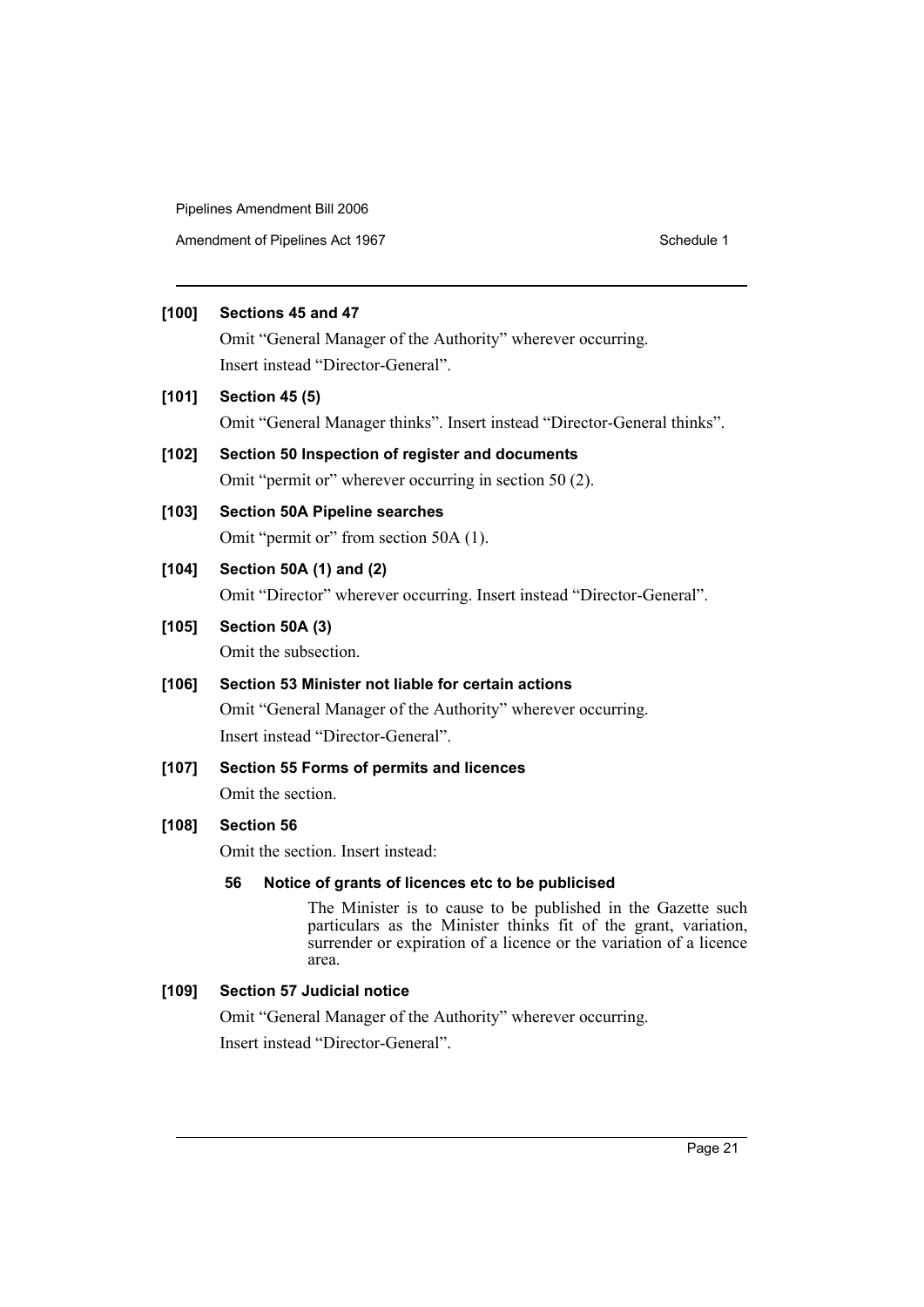Schedule 1 Amendment of Pipelines Act 1967

# **[110] Section 60 Powers of inspectors**

Omit "a permit". Insert instead "an authority to survey".

# **[111] Section 60 (1) (d)**

Omit "permittee or". Insert instead "holder of an authority to survey or a".

# **[112] Section 60A Stop notices**

Omit "Authority" wherever occurring in section 60A (2) and (3). Insert instead "Director-General".

# **[113] Section 61 Creation of easements in favour of licensees** Omit "permittee or" wherever occurring.

# **[114] Section 69 Regulations**

Insert after section 69 (1) (e1):

(e2) particulars to be included in a notification under this Act,

# **[115] Section 69 (3) (b)**

Omit "or".

# **[116] Section 69 (3) (d)**

Insert after section 69 (3) (c):

or

(d) apply, adopt or incorporate any publication or provision of a publication of Standards Australia with respect to pipeline design, construction, operation, testing or maintenance, either as in force as at a particular day or as in force for the time being,

# **[117] Schedule 1 Savings, transitional and other provisions**

Insert at the end of clause 1 (1):

*Pipelines Amendment Act 2006*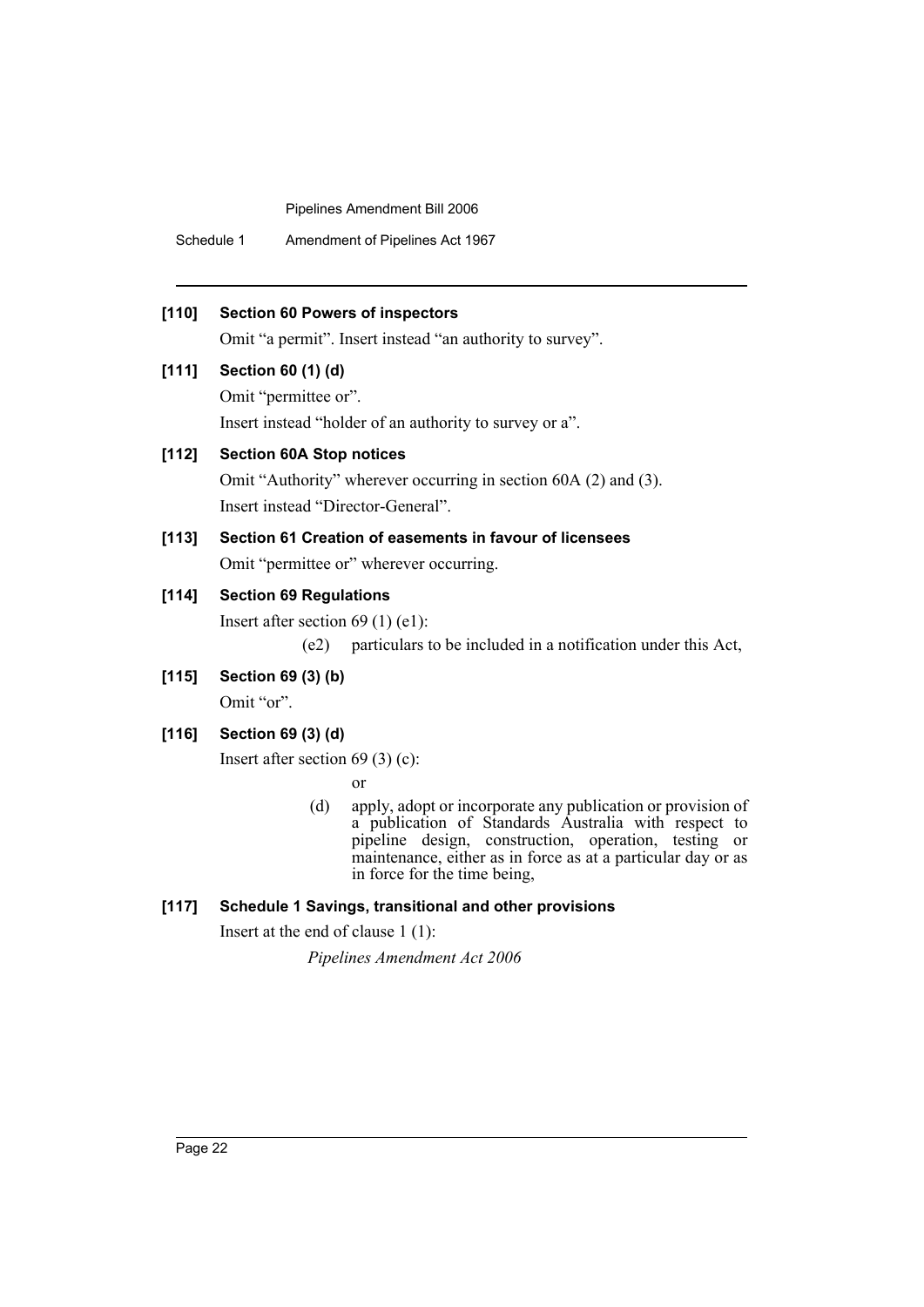Amendment of Pipelines Act 1967 Schedule 1

# **[118] Schedule 1**

Insert after Part 2:

# **Part 3 Provisions consequent on enactment of Pipelines Amendment Act 2006**

# **4 Definitions**

In this Part:

*amending Act* means the *Pipelines Amendment Act 2006*.

*EP&A Act* means the *Environmental Planning and Assessment Act 1979*.

*EP&A Act approval* means development consent or an approval under the EP&A Act.

*relevant time* means immediately before the repeal of Division 2 of Part 2 of this Act by the amending Act.

### **5 Permits and pending applications for or in respect of permits**

Except as provided by the regulations, the provisions of this Act as in force at the relevant time continue to apply to and in respect of:

- (a) a permit that is in force at the relevant time, and
- (b) an application for or in respect of a permit that is pending at the relevant time.

## **6 Licence application in respect of lands to which permit applies**

- (1) Subject to subclause (2) and the regulations, the provisions of this Act as in force at the relevant time continue to apply in respect of an application for or in respect of a licence that is pending at, or made after, the relevant time if the application relates to lands in respect of which a permit under this Act has been granted.
- (2) Any function conferred on the Governor by or under this Act as in force at the relevant time is taken to be conferred instead on the Minister in so far as an application to which subclause (1) applies is concerned.

### **7 Duration, review and effect of existing licences**

(1) Subject to clause 6 and the regulations, an amendment made by the amending Act applies to and in respect of a licence in force immediately before the commencement of that amendment.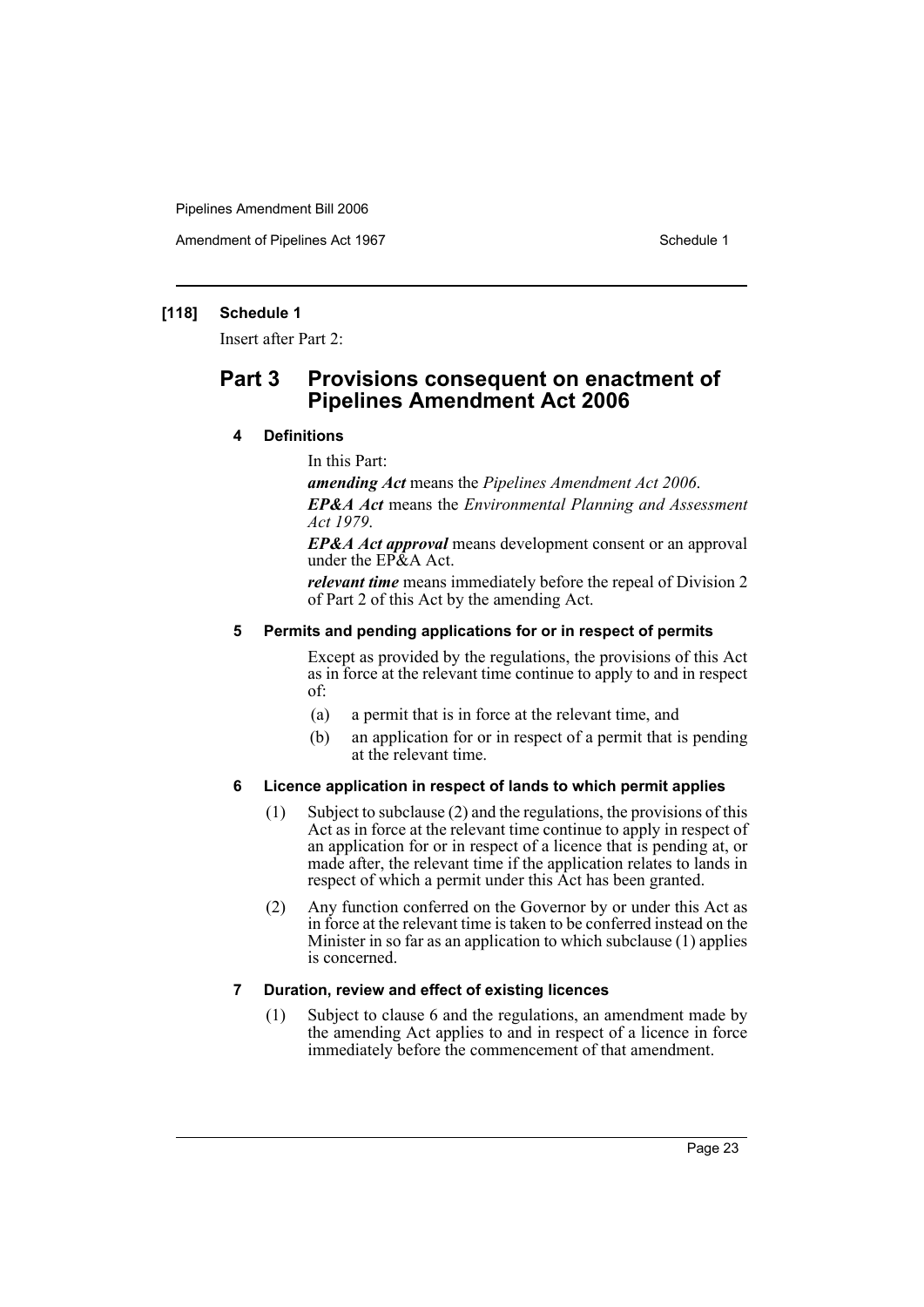Schedule 1 Amendment of Pipelines Act 1967

(2) Section 17 (1A) of this Act applies in respect of a licence that was renewed before the commencement of that subsection as if the date of the last renewal were the date on which the licence was issued.

# **8 Deemed EP&A Act approvals and assessment**

- (1) This clause applies to a development or an activity in respect of a pipeline that on the commencement of a provision of the amending Act (*the commencement*) becomes a development or an activity that requires EP&A Act approval (*the affected activity*).
- (2) If:
	- (a) before the commencement, a permit is granted with respect to the affected activity, or
	- (b) at any time (including before the commencement), a licence is granted in respect of the affected activity and the licence relates to land in respect of which a permit has been granted,

any EP&A Act approval required in respect of the affected activity is taken to have been granted, and all associated assessment is taken to have been carried out, in accordance with the EP&A Act.

- (3) The EP&A Act approval is taken to be subject to the same conditions as the licence or permit, as the case may be.
- (4) The provisions of the EP&A Act apply, as appropriate, in respect of EP&A Act approvals that are taken, by subclause (2), to have been granted.
- (5) This clause applies subject to the regulations.

# **9 Approved forms**

A reference in a provision of this Act as amended by the amending Act to a form approved by the Minister is taken to be a reference to a form prescribed for the purposes of that provision immediately before the commencement of that amendment until a form is approved by the Minister for the purposes of that provision.